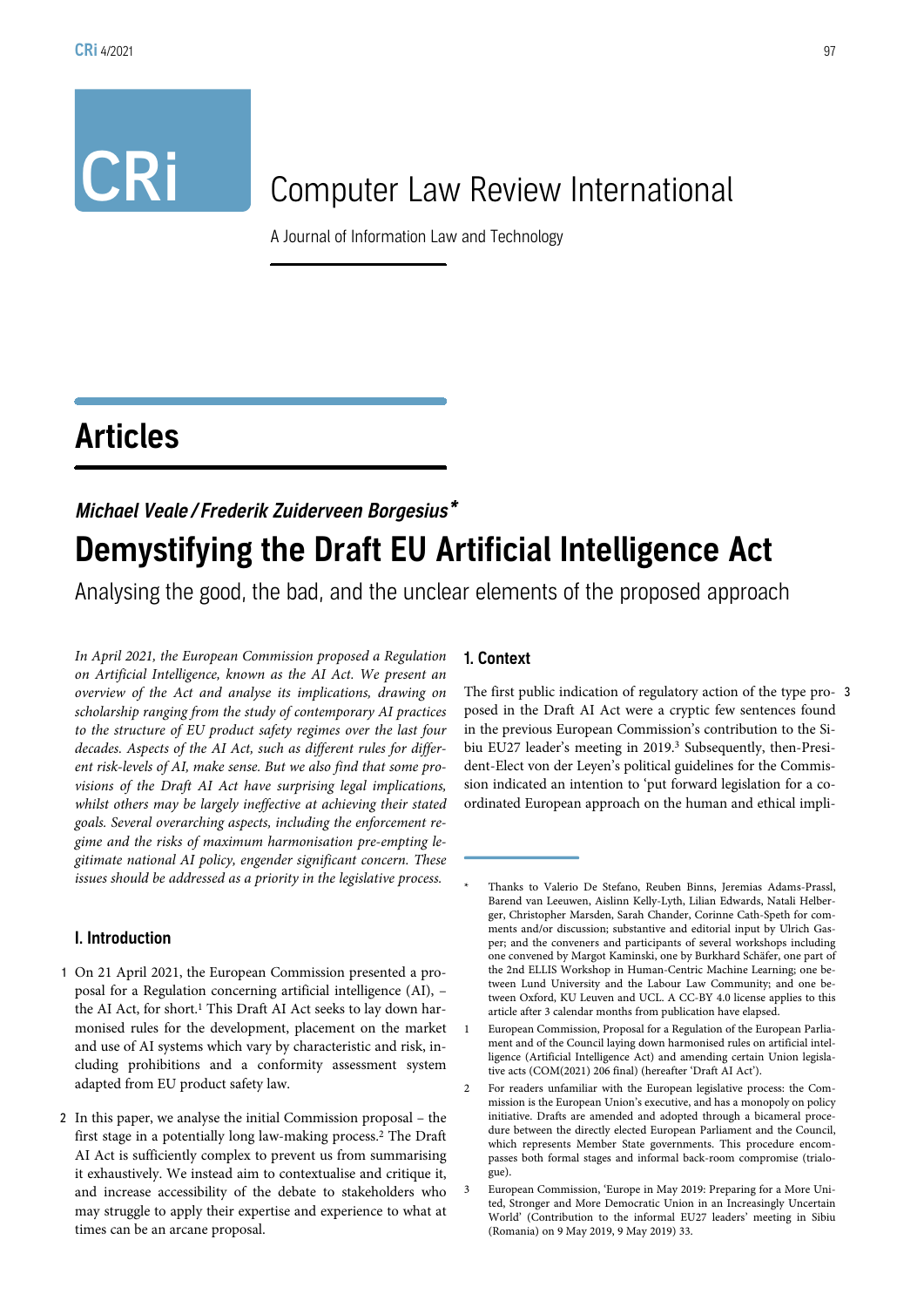cations of Artificial Intelligence' <sup>4</sup> – the spark that the Draft AI Act acknowledges as its genesis.<sup>5</sup> The proposed Regulation is part of a tranche of proposals which must be understood in tandem, including:

- the draft Digital Services Act (with provisions on recommenders and research data access);6
- the draft Digital Markets Act (with provisions on AI-relevant hardware, operating systems and software distribution);<sup>7</sup>
- the draft Machinery Regulation<sup>8</sup> (revising the Machinery Directive in relation to AI, health and safety, and machinery);
- announced product liability revision relating to AI;9
- the draft Data Governance Act (concerning data sharing frameworks).10

#### 2. Structure and Approach

- 4 The 'Act' is a regulation based on Article 114 of the Treaty on the Functioning of the European Union (TFEU), which concerns the approximation of laws to improve the functioning of the internal market. The proposal mixes reduction of trade barriers with broad fundamental rights concerns in a structure unfamiliar to many information lawyers, and with significant consequences on the space for Member State action which we discuss further below. While it may look new, much of the Draft AI Act's wording is drawn from a 2008 Decision establishing a framework for certain regulations concerning product safety, used in a wide array of subsequent legislation.<sup>11</sup> The main enforcement bodies of the proposed AI Act, 'market surveillance authorities' (MSAs), are also common in EU product law. All this brings a range of novelties and tensions we will explore.
- 5 The Commission distinguishes different risk levels regarding AI practices, which we adapt to analyse in four categories: i) unacceptable risks (Title II); ii) high risks (Title III); iii) limited risks (Title IV); iv) minimal risks (Title IX). We cover each in turn, except for minimal risks, where Member States and the Commission merely 'encourage' and 'facilitate' voluntary codes of conduct.12 We finally look at broader themes raised by the Draft AI Act, in particular the important question of pre-emption and residual competences of Member States, and enforcement.

#### II. Title II: Unacceptable Risks

- 6 Unacceptable risks attract outright or qualified prohibitions in the Draft AI Act. Whether the AI Act would contain prohibited practices has been a matter of controversy. In 2018, the Commission set up a 'High-Level Expert Group on AI' to advise on its AI strategy. Members soon described industry pressure that led to the group dropping terms including 'red lines' and 'nonnegotiable' from their policy recommendations.13 A leaked version of the Commission White Paper on Artificial Intelligence contained a moratorium on facial recognition, controversially later expunged from the final version.<sup>14</sup>
- 7 The Commission's proposal contains four prohibited categories, three prohibited in their entirety (two on manipulation, one on social scoring); and the last, 'real-time' and 'remote' biometric identification systems prohibited except for specific

law enforcement purposes if accompanied by an independent authorisation regime.

#### 1. Manipulative Systems

Two prohibited practices claim to regulate manipulation.<sup>15</sup> 8

- (a) the placing on the market, putting into service or use of an AI system that deploys subliminal techniques beyond a person's consciousness in order to materially distort a person's behaviour in a manner that causes or is likely to cause that person or another person physical or psychological harm;
- (b) the placing on the market, putting into service or use of an AI system that exploits any of the vulnerabilities of a specific group of persons due to their age, physical or mental disability, in order to materially distort the behaviour of a person pertaining to that group in a manner that causes or is likely to cause that person or another person physical or psychological harm; (emphases added)

In briefings on the prohibitions, the Commission has presented 9 an example for each. They border on the fantastical. A crossover episode of Black Mirror and the Working Time Directive exemplifies the first: '[a]n inaudible sound [played] in truck drivers' cabins to push them to drive longer than healthy and safe [where] AI is used to find the frequency maximising this effect on drivers'. The second is a '[a] doll with integrated voice assistant [which] encourages a minor to engage in progressively

- 7 European Commission, Proposal for a Regulation of the European Parliament and of the Council on contestable and fair markets in the digital sector (Digital Markets Act) (COM(2020) 842 final).
- 8 European Commission, Proposal for a Regulation of the European Parliament and of the Council on machinery products (COM(2021) 202 final) (Machinery Regulation).
- 9 See European Commission, 'Communication from the Commission to the European Parliament, the Council, the European Economic and Social Committee and the Committee of the Regions: Fostering a European Approach to Artificial Intelligence (COM(3032) 205 Final)' (21 April 2021) 2.
- 10 European Commission, Proposal for a Regulation of the European Parliament and of the Council on European Data Governance (Data Governance Act) (COM(2020) 767 final).
- 11 Decision No 768/2008/EC of the European Parliament and of the Council of 9 July 2008 on a common framework for the marketing of products, and repealing Council Decision 93/465/EEC, OJ L 218/82.
- 12 AI Act, art 69.
- 13 Thomas Metzinger, 'Ethics Washing Made in Europe', Der Tagesspiegel (18 April 2019) https://www.tagesspiegel.de/politik/eu-guidelines-ethicswashing-made-in-europe/24195496.html accessed 15 August 2019. Twothirds of HLEG-AI members were industry representatives. See generally Michael Veale, 'A Critical Take on the Policy Recommendations of the EU High-Level Expert Group on Artificial Intelligence' [2020] European Journal of Risk Regulation.
- 14 Access Now, 'Europe's Approach to Artificial Intelligence: How AI Strategy is Evolving' (December 2020) 24–25 https://perma.cc/X3JM-2M6A.
- 15 AI Act, arts 5(1)(a–b); described as manipulation in recital 15; pages 12– 13.

<sup>4</sup> Ursula von der Leyen, 'A Union that Strives for More: My Agenda for Europe' (Political Guidelines for the Next European Commission 2019- 2024, 2019).

<sup>5</sup> AI Act, p.1.

<sup>6</sup> European Commission, Proposal for a Regulation of the European Parliament and of the Council on a Single Market For Digital Services (Digital Services Act) and amending Directive 2000/31/EC (COM(2020) 825 final).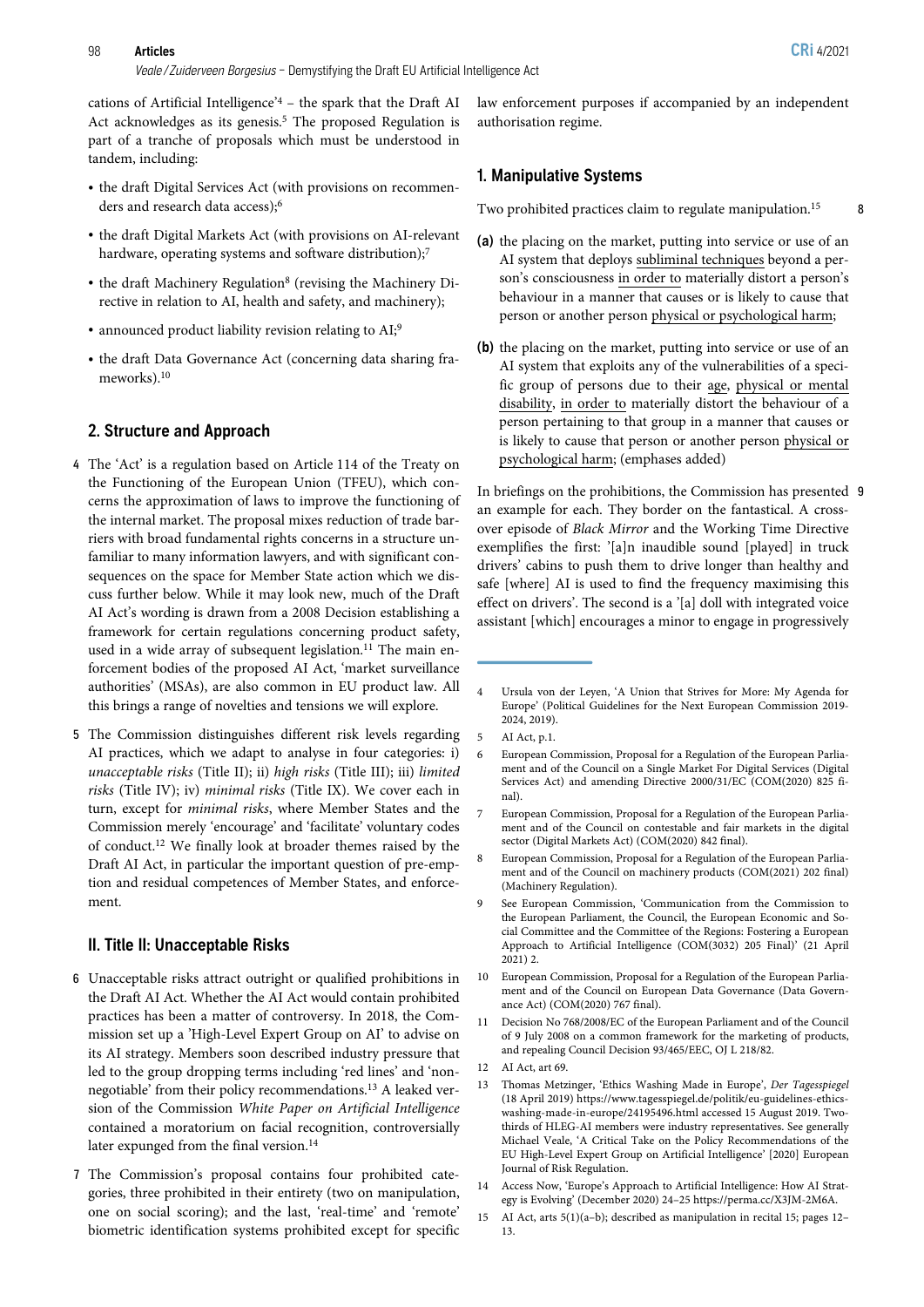dangerous behavior or challenges in the guise of a fun or cool game'. 16

10 These provisions jar with a common understanding of manipulation. Manipulation can be understood through four necessary, cumulative conditions: the manipulator wants to intentionally but covertly make use of another's decision-making to further their own ends through exploiting some vulnerability (understood broadly).17 The Draft AI Act's provisions echo some of these conditions. The Draft AI Act requires intent ('in order to'). It is limited to certain vulnerabilities, either caused by 'age, physical and mental disability' or exposed through 'subliminal techniques'. If reliant on subliminal techniques, they must be covert ('beyond a person's consciousness'). However, a final trigger is not whether a would-be manipulator's own ends are furthered, but instead on whether the activity 'causes or is likely to cause that person or another person physical or psychological harm'. This heavily limits the provision's scope.

#### a) The Harm Requirement

- 11 Manipulative AI systems appear permitted insofar as they are unlikely to cause an individual (not a collective) 'harm'. This harm requirement entails a range of problematic loopholes. A cynic might feel the Commission is more interested in prohibitions' rhetorical value than practical effect.
- 12 In real life, harm can accumulate without a single event tripping a threshold of seriousness, leaving it difficult to prove.18 These 'cumulative' harms are reinforced over time by their impact on individuals' environments, with hyperpersonalisation, engagement and 'dwell' metrics and impact on children often called out in this regard.19 Indeed, manipulation in other fields of law leaves the Draft AI Act already looking dated. Law in intimate partner violence increasingly considers underlying dynamics rather than one-off events.20 Moreover, the Draft AI Act explicitly excludes systems where distortion or harm arises from dynamics of the user-base entwined with an AI system,<sup>21</sup> excluding salient areas such as discriminatory ratings or recommendations on dating apps and online markets.22
- 13 Furthermore, an AI system may classify people (e.g. emotionally), while a separate downstream actor uses that classification harmfully.23 How and to whom should the Draft AI Act's prohibition apply? Upstream classification with both useful and harmful potency is a difficult-to-govern 'dual use' artefact familiar in technology policy.24 Yet digital intermediaries frequently benefit from a mix of illegal and legal activity, for example in advertising or copyright.25 The Draft AI Act does not rise to this challenge.

#### b) Comparison to Existing Union Law

14 Even where these prohibitions apply, they add little to existing EU law. Both resemble the Unfair Commercial Practices Directive, which prohibits commercial practices if they 'materially [distort] or [are] likely to materially distort the economic behaviour with regard to the product of the average consumer [...] or of the average member of the group'. <sup>26</sup> In that Directive, the latter condition is triggered if a vulnerability on the basis of 'physical infirmity, age or credulity' is foreseeable.<sup>27</sup> Commercial practices are broad, including advertising, communications and other 'acts' relating to goods or services.

The importance of the Draft AI Act's expansion beyond the 15 Unfair Commercial Practices Directive to non-economic decision-making28 is limited by the Draft AI Act's harm requirements. Legislators may wish to note that workable alternatives exist to harm tests in information law, such as 'reasonable per-

- 16 See, from DG CONNECT, Gabriele Mazzini, 'A European Strategy for Artificial Intelligence' (2nd ELLIS Workshop in Human-Centric Machine Learning (YouTube recording), 10 May 2021) https://youtu.be/OZtuVKW qhl0?t=10346 accessed 22 June 2021, at 2:52:26 et seq.
- 17 Marijn Sax, 'Between Empowerment and Manipulation: The Ethics and Regulation of For-Profit Health Apps' (PhD Thesis, Univeristeit van Amsterdam (UvA) 2021) 110–12.
- 18 See e.g. Oscar H Gandy, Coming to Terms with Chance: Engaging Rational Discrimination and Cumulative Disadvantage (Routledge 2009).
- 19 See generally Nick Seaver, 'Captivating Algorithms: Recommender Systems as Traps' (2019) 24 Journal of Material Culture 421. Harms are identified especially in relation to children, see e.g. Beeban Kidron and others, 'The Cost of Persuasive Design' (5 Rights Foundation, June 2018) https://5rightsfoundation.com/uploads/5rights-disrupted-childhood-digit al-version.pdf.
- 20 See generally Evan Stark and Marianne Hester, 'Coercive Control: Update and Review' (2019) 25 Violence Against Women 81 (on how the concept of coercive control entered English law due to how 'discrete, injurious assaults [were] too narrow to capture [patterns] of coercion').
- 21 AI Act, recital 16 ('intention may not be presumed if the distortion of human behaviour results from factors external to the AI system which are outside of the control of the provider or the user').
- 22 Jevan A Hutson and others, 'Debiasing Desire: Addressing Bias & Discrimination on Intimate Platforms' (2018) 2 Proc ACM Hum-Comput Interact 73:1; Karen Levy and Solon Barocas, 'Designing against Discrimination in Online Markets' (2017) 32 Berkeley Tech LJ 1183.
- 23 See, on multi-stage profiling, Reuben Binns and Michael Veale, 'Is That Your Final Decision? Multi-Stage Profiling, Selective Effects and Article 22 of the GDPR' (Presented at PLSC-EU 2019, on file with authors 2021). Classification itself may be considered a form of harm (of representation), but there is little legal protection around this. See Reuben Binns, 'Fairness in Machine Learning: Lessons from Political Philosophy' (2018) Conference on Fairness, Accountability and Transparency (FAT\* 2018), 8.
- 24 See John Forge, 'A Note on the Definition of "Dual Use"' (2010) 16 Sci Eng Ethics 111.
- 25 See e.g. coordinating intermediaries in real-time bidding, Michael Veale and Frederik Zuiderveen Borgesius, 'Adtech and Real-Time Bidding under European Data Protection Law' [2021] German Law Journal; Cristiana Santos and others, 'Consent Management Platforms Under the GDPR: Processors and/or Controllers?' in Privacy Technologies and Policy (Cham, Nils Gruschka and others eds, Springer International Publishing 2021).
- 26 Directive 2005/29/EC of the European Parliament and of the Council of 11 May 2005 concerning unfair business-to-consumer commercial practices in the internal market and amending Council Directive 84/450/EEC, Directives 97/7/EC, 98/27/EC and 2002/65/EC of the European Parliament and of the Council and Regulation (EC) No 2006/2004 of the European Parliament and of the Council ('Unfair Commercial Practices Directive'), OJ L 149/22, art 5.
- 27 Directive 2005/29/EC of the European Parliament and of the Council of 11 May 2005 concerning unfair business-to-consumer commercial practices in the internal market and amending Council Directive 84/450/EEC, Directives 97/7/EC, 98/27/EC and 2002/65/EC of the European Parliament and of the Council and Regulation (EC) No 2006/2004 of the European Parliament and of the Council ('Unfair Commercial Practices Directive'), OJ L 149/22, art 5.
- 28 The limits of the UCPD to transactional decisions relate to the desire to have both a harmonised yet open-ended definition of fairness, which would not be a mechanism for the Member States with a history of moral standards in consumer law to reintroduce them through creative interpretation and create barriers to European trade. See generally Hans‑Wolfgang Micklitz, 'Unfair Commercial Practices and Misleading Advertising' in Hans‑Wolfgang Micklitz and others (eds), Understanding EU Consumer Law (Intersentia 2009).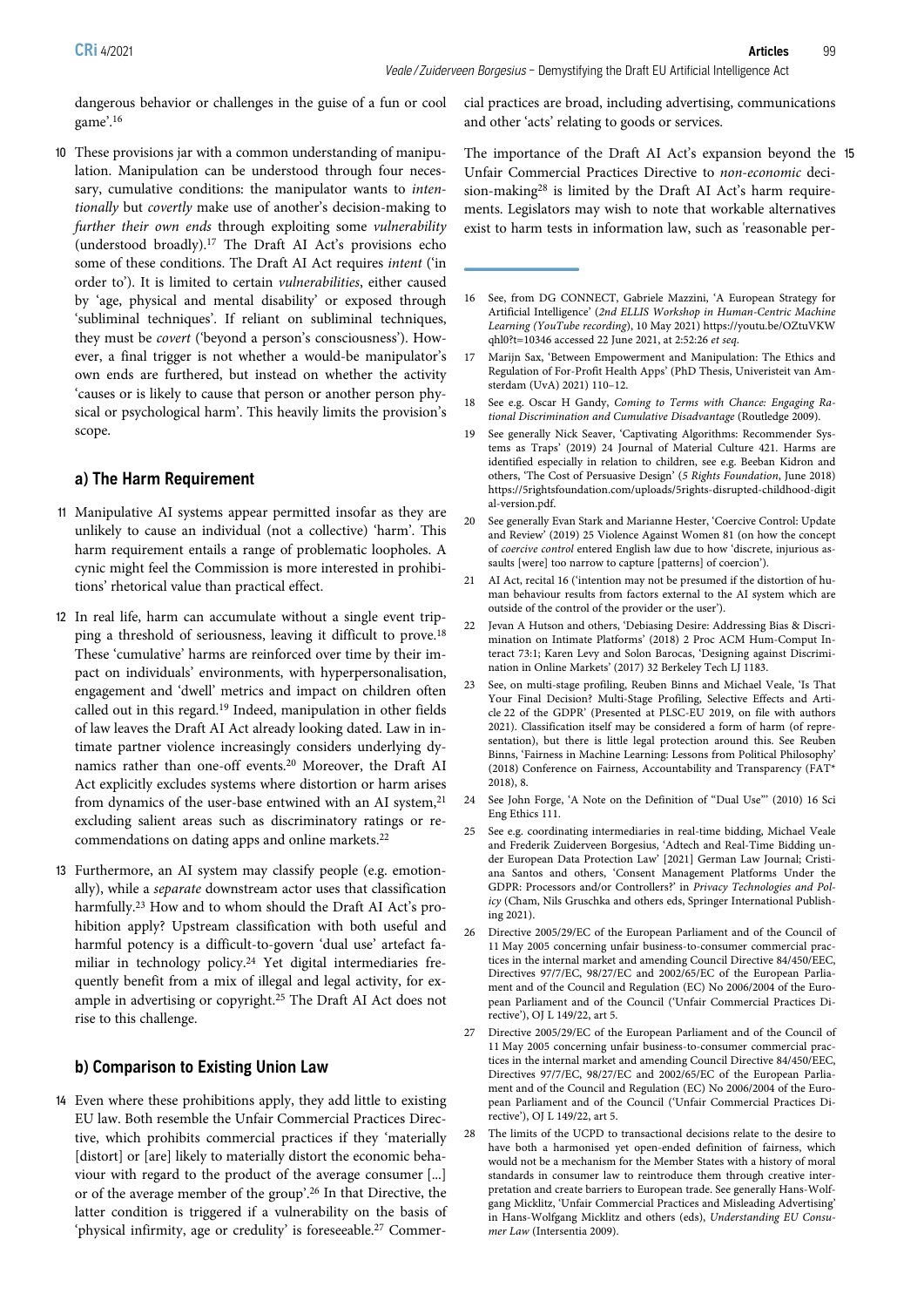son' requirements creating flexible red lines, which may strike a fairer balance in these complex situations.29

#### c) Ineffectiveness

- 16 Lastly, unlike the Unfair Commercial Practices Directive which focusses on use, the Draft AI Act also prohibits the sale of inscope manipulative systems, e.g. to oppressive regimes. Yet vendors can attempt to dodge this requirement by selling general purpose AI systems which can be (re)configured by a user. The recitals indicate that the manipulation provisions relate to systems 'intended to distort human behaviour' [emphasis added].30 Few vendors would admit to such intention. Disguising the 'true' market for digital products is already common practice – consider stalkerware disguised as child trackers.31 Reconfiguration (or to use the industry term, 'democratisation') of AI is a significant trend, typified by AI-as-a-service.<sup>32</sup>
- 17 In sum, the prohibitions concerning manipulative AI systems may have little practical impact.

#### 2. Social Scoring

- 18 The second grouping of prohibitions relate to concerns about so-called 'social scoring'. The Draft AI Act prohibits the sale or use of AI systems i) used by or on behalf of public authorities, ii) to generate 'trustworthiness' scores and which ii) lead to either unjustified or disproportionate treatment of individuals or groups, or detrimental treatment which, while justifiable and proportionate, occurs in an unrelated 'context' from the input data.
- 19 Trustworthiness is not defined in the Draft AI Act, but can be understood as a combination of attributes that indicate that an entity will not betray another due to bad faith such as misaligned incentives, lack of care, disregard for promise-keeping (commitment) or through ineptitude at a task (competence).33 Understood in this way, many scoring practices are in-scope.<sup>34</sup>

#### a) Scope of Same Context

- 20 This 'same-context' exemption in ii) appears designed to keep reputation systems out of scope, and recalls theoretical work in privacy, including *contextual integrity*.<sup>35</sup> Yet the exemption will be difficult to operationalise.
- 21 It is unclear whether the citizen scoring characterising the 'datafied welfare state', commonly built with broad private sector datasets augmenting administrative data, will be in-scope.36 If context is viewed narrowly, scoring can only relate to input data concerning interactions with public authorities. A wider view however might consider credit card records and welfare support as the same context, as both involve financial flows. The Commission anticipates that a system which 'identifies atrisk children in need of social care' would be out of context if 'based on insignificant or irrelevant social 'misbehaviour' of parents, e.g. missing a doctor's appointment or divorce'. <sup>37</sup> The 'European Artificial Intelligence Board' may end up with the job of clarifying, but its guidance is only advisory.<sup>38</sup>
- 22 Public employment may also be impacted. Automated 'social media background checks' to score online lives seemingly concern both competence and commitment aspects of trustworthi-

ness.39 Where such systems risk detrimental outcomes, such checks would likely be prohibited due to a contextual disconnect. A public sector body using a 'trustworthiness'–related ranking of freelancers provided to all by LinkedIn creates a further set of questions. Would LinkedIn also be liable for providing such a service to the public sector?

#### b) Allocation of Responsibility

What counts as an AI system 'leading to' an outcome is also 23 unclear. Vendors will disavow negative outcomes and blame them on their users. Users (who are the authorities, rather than the citizens<sup>40</sup>) will claim that scoring was never a fully determinative factor. The result appears to be no entity clearly liable at all.

The logic behind restricting this prohibition to the public sector 24 remains unclear. So-called AI firms control crucial infrastructures, such as delivery, telecommunications or transport. Exclusion can bring individuals grave socioeconomic consequences similar to the exclusion of state-provided services.<sup>41</sup> As with manipulation, the EU legislator has some work to do to make this provision clearly applicable to anything.

- Jennifer Cobbe and Jatinder Singh, 'Artificial Intelligence as a Service: Legal Responsibilities, Liabilities, and Policy Challenges' (Preprint available on SSRN, 4 December 2021) https://ssrn.com/abstract=3824736 accessed 7 June 2021. The industry preferred term 'democratisation' is discussed in Sudhir Hasbe and Ryan Lippert, 'Democratization of Machine Learning and Artificial Intelligence with Google Cloud' (Google Cloud Blog, 16 November 2020) https://perma.cc/DL86-RJW3 accessed 4 May 2021.
- 33 Margaret Levi and Laura Stoker, 'Political Trust and Trustworthiness' (2000) 3 Annual Review of Political Science 475.
- 34 This structure differs from the HLEG-AI's initial recommendation in this area, to prohibit 'mass scale scoring' assessing 'moral personality' or 'ethical integrity'. See High-Level Expert Group on Artificial Intelligence, 'Ethics Guidelines for Trustworthy AI' (April 2019) 34; High-Level Expert Group on Artificial Intelligence, 'Policy and Investment Recommendations for Trustworthy AI' (26 June 2019) 20.
- 35 See generally Helen Nissenbaum, Privacy in Context: Technology, Policy, and the Integrity of Social Life (Stanford University Press 2010).
- 36 For example, the Mosaic dataset of Experian, a consumer credit reporting company, encompasses a 'broad and accurate range of demographic, socio-economic and behavioural characteristics on each adult and household. See Lina Dencik and others, 'Data Scores as Governance: Investigating Uses of Citizen Scoring in Public Services' (Data Justice Lab, Cardiff University, 2018) 92–93 https://perma.cc/39CY-H8L7 accessed 21 August 2020; see generally across the EU, Algorithm Watch, 'Automating Society Report 2020' (October 2020) https://automatingsociety.algorithmwatch.o rg accessed 20 June 2021.
- 37 See, from DG CONNECT, Mazzini (n 16).
- 38 AI Act, art 58(c).
- 39 Miranda Bogen and Aaron Rieke, Help Wanted An Exploration of Hiring Algorithms, Equity and Bias (Upturn 2018) 38–39.
- 40 AI Act, art 3(4).
- 41 K Sabeel Rahman, 'The New Utilities: Private Power, Social Infrastructure, and the Revival of the Public Utility Concept' (2017–18) 39 Cardozo L Rev 1621.

<sup>29</sup> For example, in Canada the federal private sector privacy law PIPEDA utilises flexible red lines. It stipulates that an 'organization may collect, use or disclose personal information only for purposes that a reasonable person would consider are appropriate in the circumstances' – a provision the regulator describes as establishing 'no-go zones'. See Personal Information Protection and Electronic Documents Act 2000 (Canada) s 5 (3).

<sup>30</sup> AI Act, recital 16. Intention gets three mentions in this recital alone.

<sup>31</sup> Diarmaid Harkin and others, 'The Commodification of Mobile Phone Surveillance: An Analysis of the Consumer Spyware Industry' (2020) 16 Crime, Media, Culture 33.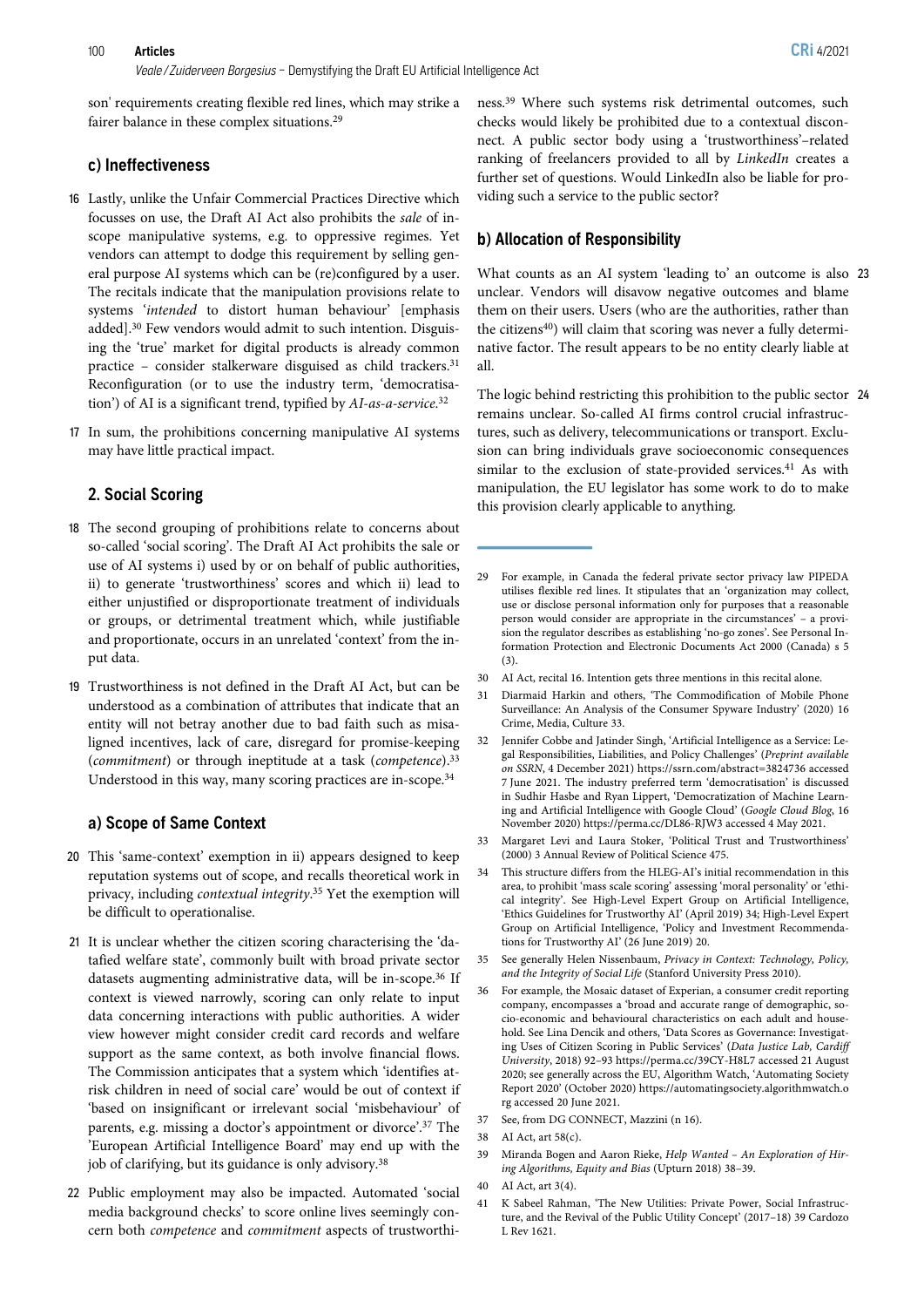# 3. Biometric Systems

- 25 The Draft AI Act bans some uses of 'real-time' biometric systems in publicly accessible spaces by law enforcement. An example of such a system would be a large-scale CCTV network coupled with facial recognition software. Law enforcement use of biometric identification is regulated in the Law Enforcement Directive,<sup>42</sup> which is the GDPR-type instrument for the police and similar.43 Systems such as facial recognition have been easier to authorise for law enforcement purposes than other uses, such as that for a company's interest, which typically fall under the GDPR. The proposed strengthening would make the AI Act lex specialis to the Law Enforcement Directive, with this provision based upon TFEU Article 16 rather than 114 as the rest of the Draft AI Act is.44
- 26 The Draft AI Act enables Member States to authorise certain uses that fall within an exhaustive list of exceptions if accompanied by certain safeguards. Roughly summarised, the exemptions are:
	- a 'targeted search for specific potential victims of crime, including missing children';
	- the 'prevention of a specific, substantial and imminent threat to the life or physical safety of natural persons or of a terrorist attack'; and
	- the 'detection, localisation, identification or prosecution' of a perpetrator or suspect of a crime with a maximum sentence of at least 3 years that would allow for the issuing of a European Arrest Warrant.

# a) Three Shortcomings

- 27 We can observe, firstly, that unlike the above prohibitions, this provision would allow such biometric systems to be 'placed on the market', meaning EU vendors can sell biometric systems which would be illegal to use in the EU to oppressive regimes in third countries.45 Examples of such practices are the French firm Idemia/Morpho selling facial recognition to the Shanghai Public Security Bureau, or the Dutch firm Noldus selling facial expression analysis tool 'FaceReader' to the Chinese Ministry of Public Security.46
- 28 Secondly, only 'real-time' systems that capture, compare, and identify 'instantaneously, near-instantaneously or in any event without a significant delay' are prohibited. This excludes 'post' systems which, for example, biometrically analyse footage after an event, for example to identify individuals at protests afterthe-fact,47 and systems that categorise individuals biometrically.48 As online spaces are also out-of-scope, live biometric identification on e.g. video streams is also excluded.<sup>49</sup>
- 29 Thirdly, the prohibition does not ban actors from using remote biometric identification for non-law enforcement purposes, such as crowd control or public health. These uses typically fall under the GDPR. Roughly summarised, in the absence of a proportionate Member State law authorising such biometrics, the GDPR places a requirement of high-quality, individual consent for each scanned person which is effectively impossible to fulfil.50

# b) Need for Pre-Authorisation of "Individual Use"

This provision also introduces pre-authorisation familiar from 30 state surveillance law. Competent authorities' 'individual use' of a biometric system must be pre-authorised by a judicial authority or independent administrative authority (or in an emergency, shortly afterwards).<sup>51</sup> Analogous CJEU case-law regarding data retention indicates authorising bodies must have a 'neutral stance', notably excluding public prosecutors.<sup>52</sup> The Draft AI Act also requires the decision of this body to be final,

- 42 Directive (EU) 2016/680 of the European Parliament and of the Council of 27 April 2016 on the protection of natural persons with regard to the processing of personal data by competent authorities for the purposes of the prevention, investigation, detection or prosecution of criminal offences or the execution of criminal penalties, and on the free movement of such data, and repealing Council Framework Decision 2008/977/JHA, OJ L 119/89 ('Law Enforcement Directive').
- 43 Regulation (EU) 2016/679 of the European Parliament and of the Council of 27 April 2016 on the protection of natural persons with regard to the processing of personal data and on the free movement of such data, and repealing Directive 95/46/EC (General Data Protection Regulation) OJ L 119/1.
- 44 AI Act, recital 23; see further Theodore Christakis and Mathias Becuywe, 'Pre-Market Requirements, Prior Authorisation and Lex Specialis: Novelties and Logic in the Facial Recognition-Related Provisions of the Draft AI Regulation' (European Law Blog, 5 April 2021) https://europeanlawblo g.eu/2021/05/04/pre-market-requirements-prior-authorisation-and-lex-s pecialis-novelties-and-logic-in-the-facial-recognition-related-provisionsof-the-draft-ai-regulation/ accessed 6 May 2021. National courts have not interpreted the LED as prohibiting facial recognition in its entirety, see e. g. R (on the Application of Bridges) v South Wales Police [2020] EWCA Civ 1058 (a case relating to pre-Brexit facts).
- 45 Some of these sales may be regulated or require transparency or authorisation under Regulation (EU) 2021/821 of the European Parliament and of the Council of 20 May 2021 setting up a Union regime for the control of exports, brokering, technical assistance, transit and transfer of dualuse items (recast), OJ L 206/1 ('Dual Use Regulation'); which has been criticised by civil society groups in relation to a lack of prohibitions, see Access Now and others, 'New EU Dual Use Regulation Agreement "a Missed Opportunity"' (25 March 2021) https://perma.cc/P49G-P3ZR accessed 21 June 2021.
- 46 Amnesty International, 'Out of Control: Failing EU Laws for Digital Surveillance Export' (September 2020) https://perma.cc/2GU5-84ZT accessed 21 June 2021.
- 47 See further European Data Protection Board and European Data Protection Supervisor, 'Joint Opinion 5/2021 on the Proposal for a Regulation of the European Parliament and of the Council Laying down Harmonised Rules on Artificial Intelligence (Artificial Intelligence Act)' (18 June 2021) para 31.These are however included in the Title III regime, discussed below.
- 48 Categorisation systems fall under Title IV and have weak transparency requirements, but even these have law enforcement exceptions. They could be generically added to Title III (Annex II) under delegated legislation, as the area includes biometric categorisation; regarding law enforcement it may fall under Annex II, paras 6(f–g).
- 49 AI Act, recital 9.
- 50 These are the most relevant conditions in GDPR, art 9; others may apply but only in extremely unusual situations. See generally European Data Protection Board, 'Guidelines 3/2019 on Processing of Personal Data through Video Devices (Version 2.0)' (EDPB, 29 January 2020) https://ed pb.europa.eu/our-work-tools/our-documents/guidelines/guidelines-3201 9-processing-personal-data-through-video\_en accessed 6 May 2021.
- 51 Such a system resembles national intelligence structures and the role of, for example, the Toetsingscommissie Inzet Bevoegdheden in the Netherlands, or the Investigatory Powers Commissioner in the United Kingdom.
- 52 Case C-746/18 HK v Prokuratuur ECLI:EU:C:2021:152 [54]. The French parquet is an example of a body that currently authorises such surveillance but may not be allowed to in these cases.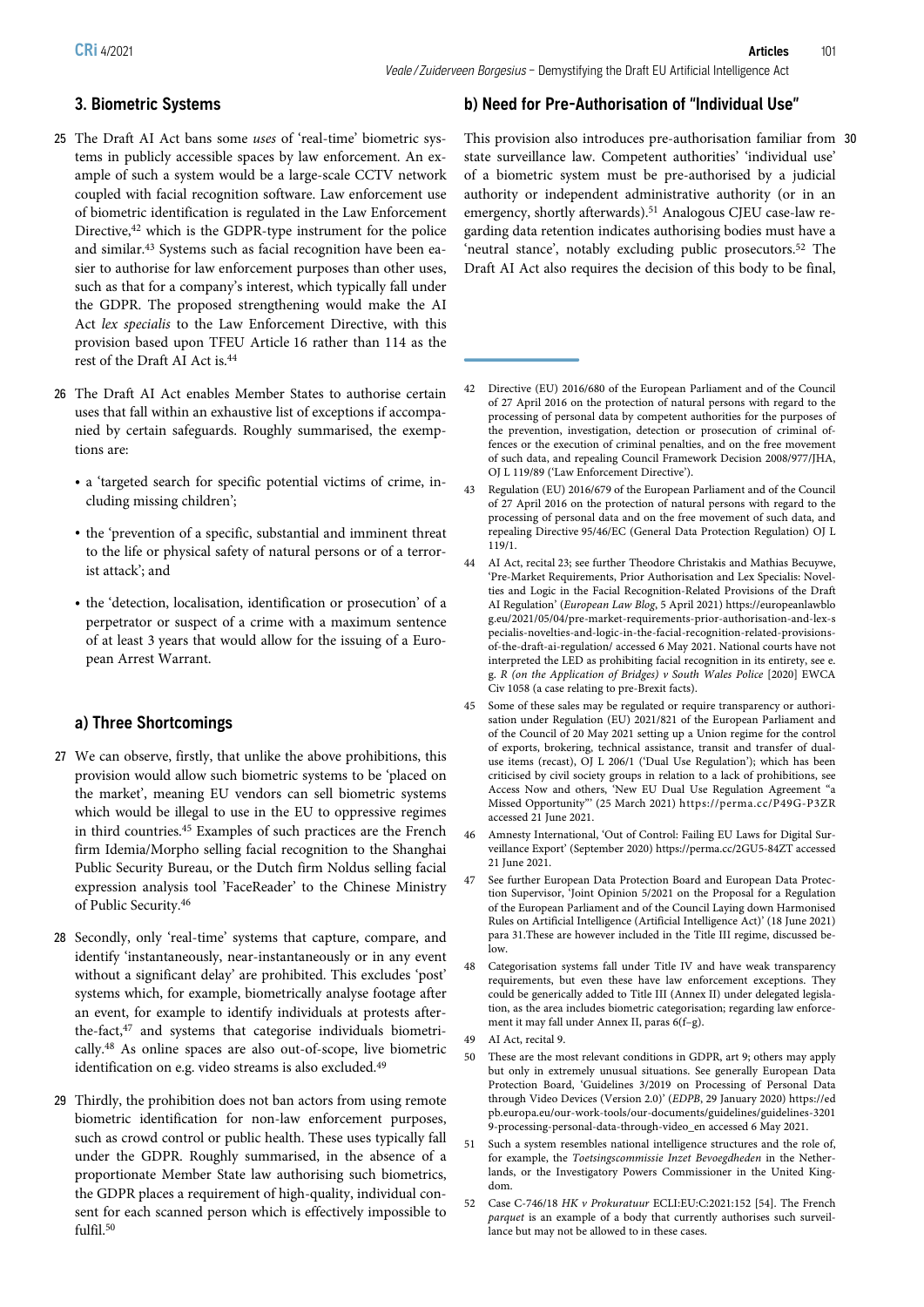#### 102 Articles CRi 4/2021

Veale / Zuiderveen Borgesius - Demystifying the Draft EU Artificial Intelligence Act

whereas in some Member States the executive can ignore similar bodies.<sup>53</sup>

- 31 What constitutes an 'individual use' to be authorised is unclear. In signals intelligence, controversial warrants can be thematic, relating to broad organisations, places or purposes.54 In the Draft AI Act, it is unclear if 'individual' could be an individual purpose, e.g. authorising biometrics relating to all those on a missing children list or subject to a European Arrest Warrant. As the Draft AI Act does not explicitly require transparency over the number and type of authorisations issued, public scrutiny may be challenging.<sup>55</sup>
- 32 Either way, any authorisation of biometrics necessitates installing re-purposable infrastructure. Many already argue the Draft AI Act legitimises rather than prohibits population-scale surveillance. The European Data Protection Board (EDPB) and the European Data Protection Supervisor (EDPS) 'call for a general ban on any use of AI for an automated recognition of human features in publicly accessible spaces [...] in any context'. <sup>56</sup> Many NGOs have come out similarly.57

#### III. Title III Regime: High-Risk Systems

33 The Title III regime governs AI system that pose 'high-risk' to 'health, safety and fundamental rights' <sup>58</sup> in number of defined applications, products and sectors. The regime is based on and entwined with the New Legislative Framework (NLF) (the New Approach when introduced in 1985), a common EU approach to the regulation of certain products such as lifts, medical devices, personal protective equipment and toys.59

#### 1. Scope

- 34 While the Draft AI Act as a whole applies to all 'AI systems', Title III, on high-risk AI systems, only applies to two sub-categories of AI systems:
- 35 Firstly, AI systems that are products or safety components (broadly construed) of products already covered by certain Union health and safety harmonisation legislation (such as toys, machinery, lifts, or medical devices).<sup>60</sup>
- 36 Secondly, 'standalone' AI systems specified in an annex for use in eight fixed areas:<sup>61</sup>
	- biometric identification and categorisation (both 'remote', as in Title II above, and applied 'post' the event);
	- management and operation of critical infrastructure;
	- educational and vocational training;
	- employment, worker management and access to self-employment;
	- access to and enjoyment of essential services and benefits;
	- law enforcement;
	- migration, asylum and border management;
	- administration of justice and democracy.
- 37 The Commission can, subject to Parliament or Council veto, add sub-areas within these areas if the application poses similar risk to an existing in-scope application, but cannot add new areas entirely.62

# 2. The Draft AI Act in the Context of the New Legislative Framework (NLF)

Under NLF regimes, a manufacturer must undertake pre-mar- 38 keting controls undertaken to establish products' safety and performance, through conformity assessment to certain essential requirements laid out in law. Manufacturers then mark conforming products with 'CE'; marked products enjoy EU freedom of movement. The philosophy of the NLF is that '[t]he manufacturer, having detailed knowledge of the design and production process, is best placed to carry out the complete conformity assessment procedure. Conformity assessment should therefore remain the obligation of the manufacturer alone.' <sup>63</sup> This distinguishes NLF regimes (including the Draft AI Act) from pharmaceutical regulation, where a public authority (e.g. the European Medicines Agency) carries out an assessment themselves before granting pre-marketing approval.64

#### 3. Essential Requirements and Obligations

The Act contains an extensive list of essential requirements 39 (Chapter 2) which connects to obligations of regulated actors (Chapter 3). The vast majority of all obligations fall on the 'provider: in short, person or body that develops an AI system or that has an AI system developed with a view to placing it on

- 54 See e.g. those avowed by the UK in the atmosphere of post-Snowden scrutiny at Intelligence and Security Committee of Parliament, Privacy and Security: A Modern and Transparent Legal Framework (2015) 111.
- 55 As required, for example, by the UK's Investigatory Powers Act 2016, s 234(2)(d). Transparency of surveillance regimes differ across countries, see e.g. in the Dutch context Quirine Eijkman and others, 'Dutch National Security Reform Under Review: Sufficient Checks and Balances in the Intelligence and Security Services Act 2017?' (IViR, University of Amsterdam, March 2018) 40–41 https://perma.cc/LJ4Y-ZQRQ accessed 21 June 2021.
- 56 European Data Protection Board and European Data Protection Supervisor (n 47).
- 57 For example, over 60 NGOs are running a campaign 'Reclaim Your Face' at https://reclaimyourface.eu.
- 58 AI Act, recital 43, art 7(2).
- 59 Little is actually new about the NLF. See Harm Schepel, The Constitution of Private Governance: Product Standards in the Regulation of Integrating Markets (Hart 2005) 64 (stating '[t]he 'New Approach' will most likely stay 'new' forever, but was not so 'new' even when it was launched').
- 60 See the list in AI Act, Annex II. Section A lists other 'New Approach' legislation; section B legislation is older-style product safety legislation (with a stronger role for public bodies and more detailed requirements in law) which are instead amended by Title XII to introduce new AI Act–related considerations for future delegated acts in those areas.
- 61 AI Act, Annex III.
- 62 AI Act, arts 7, 73.
- 63 Decision No 768/2008/EC of the European Parliament and of the Council of 9 July 2008 on a common framework for the marketing of products, and repealing Council Decision 93/465/EEC OJ L 218/82.
- 64 Note however that the AI Act is unusual in proposing that for relevant biometric systems intended to be put into service by law enforcement, immigration or asylum authorities or EU institutions, conformity assessment does require a public body, who in practice will be a data protection authority, supervising agency of those authorities, or the EDPS. See AI Act, arts 43(1), 63(5).

<sup>53</sup> Such as the French Commission Nationale de Contrôle des Techniques de Renseignement, which can express disapproval but not overrule the Prime **Minister**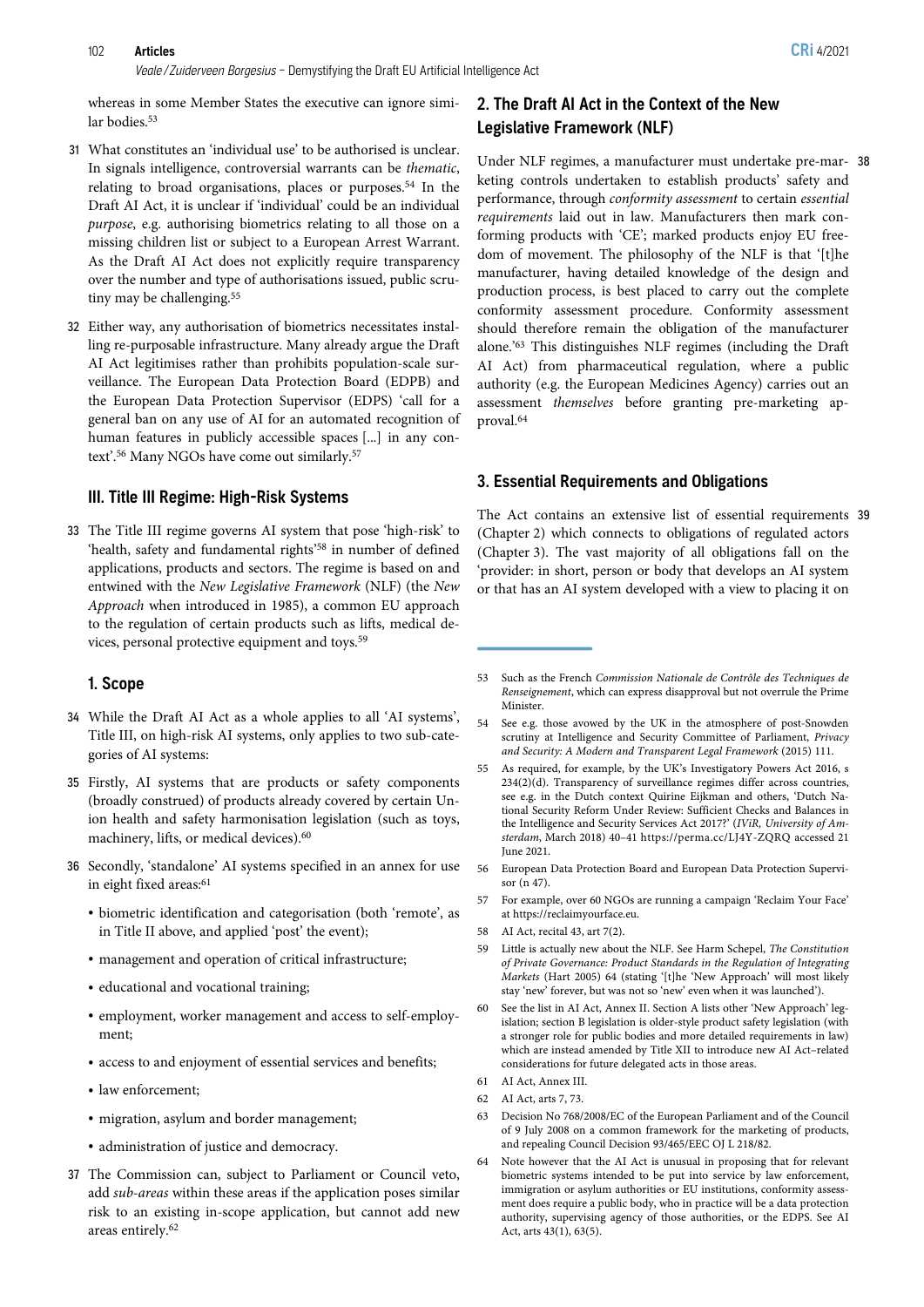the market or putting it into service under its own name or trademark.65

- 40 Providers of high-risk AI systems must create a quality management system,<sup>66</sup> a standardised practice already widely present in firms.67 The Draft AI Act specifies what this entails, featuring a documented risk management system updated throughout the system's lifetime.<sup>68</sup>
- 41 Datasets to train AI systems must meet data quality criteria, including in relation to relevance, representativeness, accuracy, completeness, and application-area specific properties. Despite some requirements seeming steep – datasets being 'free of errors and complete'<sup>69</sup>, which they often are far from<sup>70</sup> – datasets only need to meet these potentially steep requirements 'sufficiently' and 'in view of the intended purpose of the system'. 71
- 42 Much attention has been paid to the potential for AI systems to facilitate indirect discrimination, in principle illegal under EU law.72 It is difficult to detect this potential unless providers know the relevant protected (and often sensitive) characteristics of affected individuals and communities.73 However, the GDPR restricts the use of ethnicity data and similar sensitive data, with no specific EU-level exemption for bias detection.74 The Draft AI Act provides such an exemption.75 The exemption can only be used in relation to high-risk systems, and only by those systems' providers. This leaves non-high-risk providers unable to rely on it.76 The exemption does not provide a route for upstream data brokers to collect sensitive data on others' behalf, or to later sell to high-risk providers.
- 43 The Draft AI Act contains obligations concerning the accuracy, robustness and cybersecurity of systems themselves, with particular regard to discrimination as systems learn,<sup>77</sup> and adversarial machine learning.78 There is no explicit discussion of leakage of training data or other personal data from models.79
- 44 Providers must create technical documentation in line with a (Commission–amendable) Annex. The requirements are extensive; we refer the reader to them. The provider does not have to publish the technical documentation or provide it except to organisations involved in regulation or conformity assessment. However, separate provisions indicate what information must be provided as a form of user transparency, and what information must be registered in a public database. In Table 1, we abstract and group the (most salient) categories of information to be provided.
- 45 Providers must facilitate logging to allow traceability appropriate to a system's risks. For biometric systems, logging must include periods of use; the reference database used; and any input data leading to a match. Providers must implement a mechanism to record the identities of the 'two natural persons' checking a biometric match before it is used, and instruct a user to only use it with such a check.80 Providers must only keep logs (for an appropriate amount of time) 'to the extent such logs are under their control', <sup>81</sup> else the user must instead.82
- 46 Providers must build for human oversight, incorporating 'human-machine interface tools' to ensure systems 'can be effectively overseen by natural persons'. <sup>83</sup> In data protection law, human oversight typically relates to human dignity.84 In the AI Act, human oversight instead relates to minimising risks to health, safety and fundamental rights.85 A 'four-eyes' principle requires biometric identification systems to be designed so that

two natural persons can sign off on any identification and have their identities logged, and for instructions to specify that they must.86

- 65 AI Act, art 3(2).
- 66 AI Act, art 17.
- 67 The ISO 9000 series by far the best-known standard, with over 1m companies certified to ISO 9001 globally (36,000 in the IT sector), and iterative versions of the specialist implementation for software providers, now ISO/IEC/IEEE 90003:2018, available since 1997. See 2019 data obtained from International Organization for Standardization, 'ISO Survey' (no date) https://www.iso.org/the-iso-survey.html accessed 22 June 2021.
- 68 AI Act, art 9. For providers that do not train models (e.g. expert systems or re-configured, pre-trained models), appropriate equivalents apply.
- 69 AI Act, art 10(3).
- 70 Curtis G Northcutt and others, 'Pervasive Label Errors in Test Sets Destabilize Machine Learning Benchmarks' [2021] arXiv:210314749 [cs, stat].
- 71 AI Act, recital 44.
- 72 See, for an introduction to EU non-discrimination law applied to AI, Frederik Zuiderveen Borgesius, 'Price Discrimination, Algorithmic Decision-Making, and European Non-Discrimination Law' (2020) 31 European Business Law Review 401.
- 73 Michael Veale and Reuben Binns, 'Fairer Machine Learning in the Real World: Mitigating Discrimination without Collecting Sensitive Data' (2017) 4 Big Data & Society 205395171774353; Kenneth Holstein and others, 'Improving Fairness in Machine Learning Systems: What Do Industry Practitioners Need?' in (ACM 2019) Proceedings of the ACM Conference on Human Factors in Computing Systems (CHI 2019); McKane Andrus and others, 'What We Can't Measure, We Can't Understand: Challenges to Demographic Data Procurement in the Pursuit of Fairness' in (ACM 2021) Proceedings of the 2021 ACM Conference on Fairness, Accountability, and Transparency 249.
- 74 GDPR, art 9.
- 75 AI Act, art 10(5). The exemption is based on strict necessity and subject to certain safeguards.
- 76 This is despite the Act later encouraging codes of conduct to apply essential requirements to all systems. See AI Act, art 69.
- 77 AI Act, art 15(3); see further Kristian Lum and William Isaac, 'To Predict and Serve?' (2016) 13 Significance 14; Danielle Ensign and others, 'Runaway Feedback Loops in Predictive Policing' in Conference on Fairness, Accountability and Transparency (FAT\* 2017) (PMLR 2018).
- 78 AI Act, art 15(4); see generally Battista Biggio and Fabio Roli, 'Wild Patterns: Ten Years after the Rise of Adversarial Machine Learning' (2018) 84 Pattern Recognition 317.
- 79 cf in relation to European law, Michael Veale and others, 'Algorithms that Remember: Model Inversion Attacks and Data Protection Law' (2018) 376 Phil Trans R Soc A 20180083.
- 80 AI Act, arts 12(4), 14(5).
- 81 AI Act, art 20(1).
- 82 AI Act, art 29(5).
- 83 See generally Kori Inkpen and others, 'Where is the Human?: Bridging the Gap Between AI and HCI' in Extended Abstracts of the 2019 CHI Conference on Human Factors in Computing Systems (CHI EA '19, New York, NY, USA, ACM 2019).
- 84 Meg Leta Jones, 'The Right to a Human in the Loop: Political Constructions of Computer Automation and Personhood' (2017) 47 Soc Stud Sci 216.
- 85 AI Act, art 14(2).
- 86 AI Act, arts 14(5), 12(4)(d); the Commission's name for this is seemingly found only in slides, see Mazzini (n 16).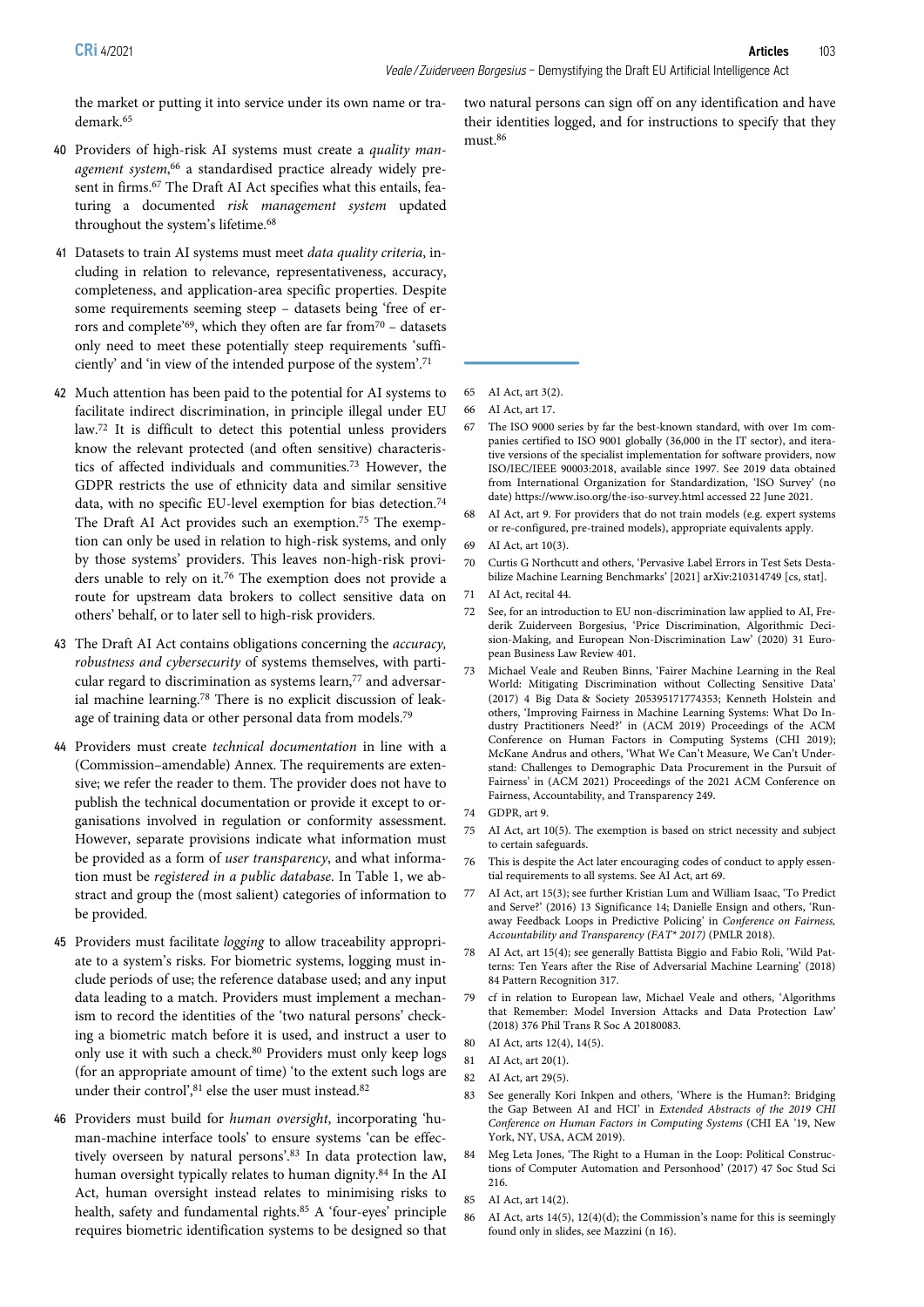Veale / Zuiderveen Borgesius - Demystifying the Draft EU Artificial Intelligence Act

|                                     | Public | <b>Users</b>                                 | <b>Documentation</b>                                                                                                                               |
|-------------------------------------|--------|----------------------------------------------|----------------------------------------------------------------------------------------------------------------------------------------------------|
| identity; contact details           |        |                                              | (assumed)                                                                                                                                          |
| member states in use                |        | (available<br>publicly)                      | (available publicly)                                                                                                                               |
| purpose                             |        |                                              |                                                                                                                                                    |
| conformity assessment information   |        |                                              |                                                                                                                                                    |
| relevant standards                  |        |                                              |                                                                                                                                                    |
| instructions for use                |        |                                              |                                                                                                                                                    |
| human oversight & technologies      |        |                                              |                                                                                                                                                    |
| accuracy, robustness, cybersecurity |        | "level of"; metrics (accuracy)               | metrics; test logs; test reports                                                                                                                   |
| risky use circumstances             |        |                                              | "detailed information"                                                                                                                             |
| performance on persons/groups       |        |                                              | "detailed information"                                                                                                                             |
| input data                          |        | "where<br>appropriate,<br>specifications'    | datasheets incl. training datasets and<br>main characteristics; provenance;<br>labelling procedures; data cleaning                                 |
| pre-determined changes              |        |                                              | "detailed description"; techniques to<br>ensure "continuous compliance"                                                                            |
| lifecycle information               |        | expected<br>lifetime;<br>maintenance<br>info | "description of any change made to<br>the system"                                                                                                  |
| post-market monitoring              |        |                                              | "detailed description [of plan]"                                                                                                                   |
| risk management system              |        |                                              | "detailed description"                                                                                                                             |
| design specifications               |        |                                              | "general logic"; key choices and<br>assumptions; optimisation function;<br>trade-off decisions; description of<br>hardware and interacting systems |
| methods and steps of development    |        |                                              | role of pre-trained models/tools;<br>computational resources used;<br>training methodologies                                                       |

**Table 1:** Main categories of information provided (white) (or partially (grey), or not (black)) to the public, to users, and kept by providers in technical documentation. Not fully exhaustive and grouped for comparison; refer to the Act for full information.

- 47 Somewhat strangely, no obligations for human oversight flow directly from the Act to a user. In relation to human oversight, users must simply follow the instruction manual. If a provider has a high regulatory risk appetite, their instructions may not mandate rigorous oversight, yet the user would not be liable.<sup>87</sup> Nevertheless, this does extend some liability to the user, also in relation to monitoring systems during use,<sup>88</sup> and affected individuals and groups may be able to draw upon these obligations in national tort actions.
- 48 Interestingly, a leaked version of the Draft AI Act required providers to specify organisational measures, notably similar to data protection guidelines,<sup>89</sup> including to ensure that overseers 'can decide not to use the high-risk AI system or its outputs in any particular situation without any reason to fear negative consequences', and obliged users to follow these.<sup>90</sup> In a *volte*face, the final Proposal instead emphasises the 'user's discretion in organising its own resources and activities for the purpose of implementing the human oversight measures indicated by the provider.' <sup>91</sup> Statements about the need for 'competence, training and authority' only make the recitals.92

#### 4. Conformity Assessment and Presumption

49 These requirements are applied to providers as they must undergo conformity assessment. To understand conformity assessment on-the-ground, we need to explain two other actors in the Draft AI Act: standardisation organisations and notified bodies.

# a) Harmonised Standards & European Standardisation Organisations

Arguably the most important actors in the Draft AI Act are the 50 double-act of CEN (European Committee for Standardisation) and CENELEC (European Committee for Electrotechnical Standardisation). This may surprise readers; neither are mentioned in the text. These are two of three European Standardisation Organisations (ESOs) that the Commission can mandate to develop harmonised standards.<sup>93</sup>

<sup>87</sup> AI Act, art 29(1).

<sup>88</sup> AI Act, art 29(4).

<sup>89</sup> See Article 29 Working Party, 'Guidelines on Automated Individual Decision-Making and Profiling for the Purposes of Regulation 2016/679 (WP251rev.01)' (6 February 2018) (stating that those overseeing the decisions must have the 'authority and competence' to do so); see Michael Veale and Lilian Edwards, 'Clarity, Surprises, and Further Questions in the Article 29 Working Party Draft Guidance on Automated Decision-Making and Profiling' (2018) 34 Computer Law & Security Review 398, 401 (on why this is an organisational matter).

<sup>90</sup> Leaked AI Act, arts 11(3)(e), 18(2). The leak, dated in January, was first made available by policy subscription service POLITICO Pro (link unavailable), and republished in Natasha Lomas, 'EU Plan for Risk-Based AI Rules to Set Fines as High as 4% of Global Turnover, per Leaked Draft' (TechCrunch, 14 April 2021) https://techcrunch.com/2021/04/14/eu-plan -for-risk-based-ai-rules-to-set-fines-as-high-as-4-of-global-turnover-per-l eaked-draft/ accessed 1 July 2021.

<sup>91</sup> AI Act, art 29(2).

<sup>92</sup> AI Act, recital 48.

<sup>93</sup> Regulation (EU) No 1025/2012 of the European Parliament and of the Council of 25 October 2012 on European standardisation, amending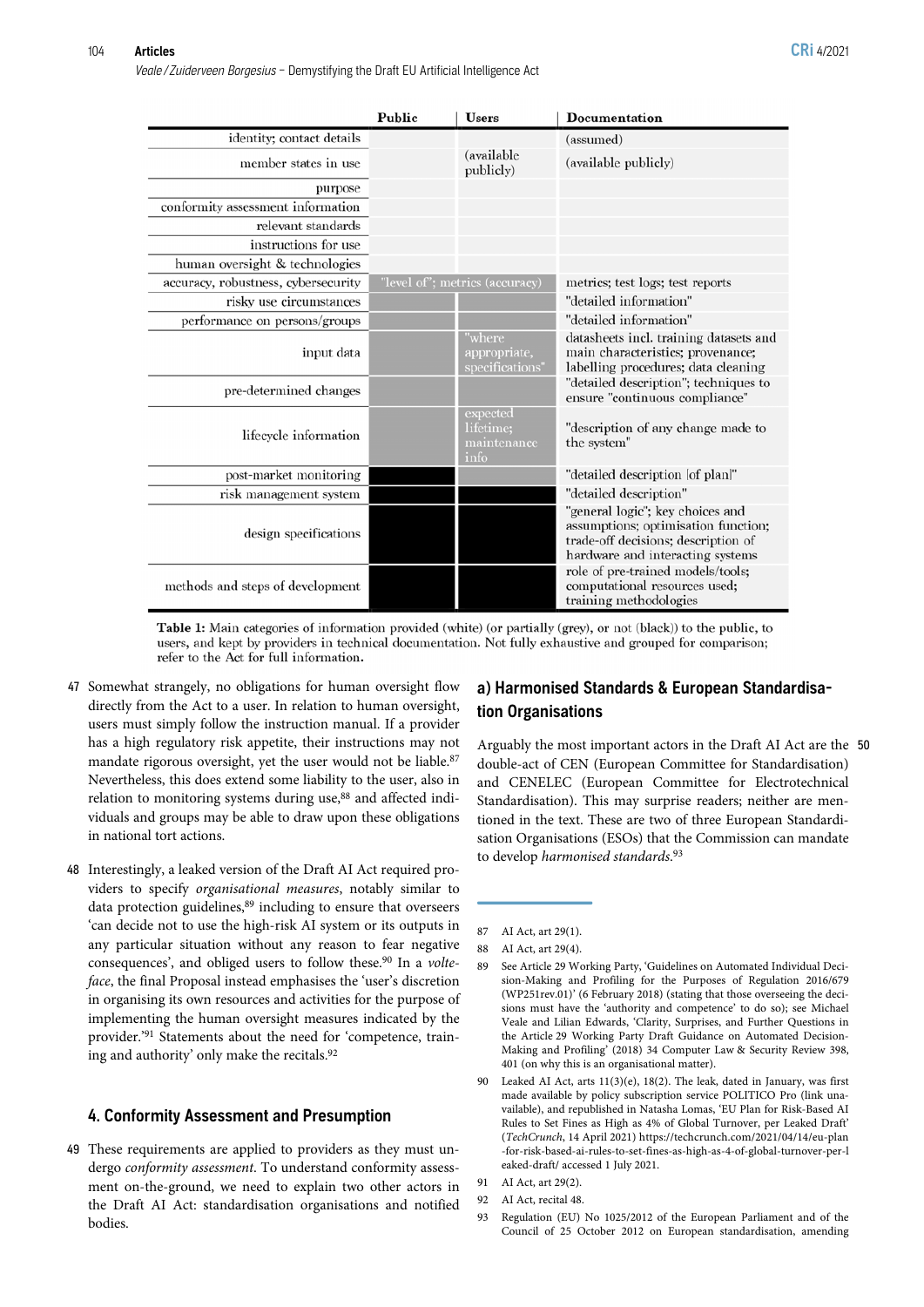- 51 Following a mandate, if these organisations adopt a standard relating to the Draft AI Act, providers can follow this standard, rather than interpreting the essential requirements. If following the standard, providers enjoy a presumption of conformity.<sup>94</sup>
- 52 Standards can cover a legal instrument's entire scope, or only specialist areas. For instance, the essential requirements of the Toy Directive for trampolines can be fulfilled through EN 71- 14:2018; kids' chemistry sets through EN 71-4:2013; and 'olfactory board games, gustative games, and cosmetic kits' through EN 71-13:2014. Standards are not free – copyright is owned by national standards bodies, and each usually costs a few hundred Euros to purchase. The Commission anticipates that the Draft AI Act standards (it is not clear if general or specific) will first appear in the EU's Official Journal in 2024–2025, aligned with when the Draft AI Act would be applicable.<sup>95</sup> After the industrial lobbying common in standards bodies, some aspects may look quite different from the essential requirements.<sup>96</sup>
- 53 In theory, providers do not have to follow such harmonised standards. Instead, providers could interpret the Draft AI Act's essential requirements for themselves.97 This is easier said than done. Harmonised standards are both cheaper for producers, and a safer bet.98 They are not as voluntary as the Commission argues. Essential requirements are often not realistically suitable for direct application.<sup>99</sup> Harmonised standards often function as a necessary point of reference for compliance through essential requirements.100 In the Draft AI Act, the requirement to consult harmonised standards is explicit.101 Consequently, standardisation is arguably where the real rule-making in the Draft AI Act will occur.

#### b) Controversies of Harmonised Standards

- 54 The practice of delegating rule-making to bodies governed by private law such as CEN/CENELEC is controversial and sits on increasingly shaky legal ground.
- 55 Firstly, outside the field of AI regulation, it has long been argued that 'there are structural reasons why the [New Legislative Framework] might serve the European consumer ill'. <sup>102</sup> Under-resourced consumer organisations struggle to participate in arcane private standardisation processes,<sup>103</sup> yet the outputs are important standards Member States must recognise. In the case of the Draft AI Act many rights and freedoms are at stake. It is unclear whether limited existing efforts to include stakeholder representation will enable the deep and meaningful engagement needed from affected communities.104 The vast majority will have absolutely no experience of standardisation, and may lack EU-level representation.<sup>105</sup> Moreover, the European Parliament has no binding veto over harmonised standards mandated by the Commission.106
- 56 Secondly, the Draft AI Act's value-laden nature might plant a constitutional bomb under the New Legislative Framework. Even 'technical' safety standards entail value-laden choices about, for example, thresholds of acceptable risk, taken under uncertainty.107 The CJEU appears to be slowly recognising private standardisation bodies mandated as de facto NLF rule-makers cannot be free from judicial scrutiny.108 Yet the NLF constitutionally relies on them being so. If such standardisation bodies are not free from judicial scrutiny, the NLF model of harmonised standards risks classification as unlawful delegation of the Commission's rulemaking power to private

bodies.109 Its novel incorporation of broad fundamental rights topics into the NLF make the Draft AI Act spotlight this tension of legitimacy.<sup>110</sup>

Council Directives 89/686/EEC and 93/15/EEC and Directives 94/9/EC, 94/25/EC, 95/16/EC, 97/23/EC, 98/34/EC, 2004/22/EC, 2007/23/EC, 2009/23/EC and 2009/105/EC of the European Parliament and of the Council and repealing Council Decision 87/95/EEC and Decision No 1673/2006/EC of the European Parliament and of the Council OJ L 316/ 12, Annex I. The last body is the European Telecommunications Standards Institute (ETSI). While the Commission has the ability to choose any of the three, recent presentations indicate they will mandate CEN/ CENELEC. See the presentation by DG CONNECT, Anne-Marie Sassen, 'Introductie van Het Voorstel Voor AI Regulering' (Europese wetgeving Artificiële Intelligentie, Webinar (Considerati), 15 June 2021).

- 94 AI Act, art 40. A similar provision allows the Commission to instead propose 'common specifications' to specify Chapter 2 essential requirements; the main difference to harmonised standards is that failure to apply must be justified; yet the Commission has not alluded to a desire to use this, so we do not cover it extensively.
- 95 European Commission, 'Impact Assessment Accompanying the Proposal for a Regulation of the European Parliament and of the Council Laying Down Harmonised Rules on Artificial Intelligence (Artificial Intelligence Act) and Amending Certain Union Legislative Acts (COM(2021) 206 Final)' (2021) 57.
- 96 See, in relation to harmonised standards, Michelle P Egan, Constructing a European Market: Standards, Regulation, and Governance (Oxford University Press 2001) ch 8.
- 97 However, if the Commission adopts common specifications, providers must justify why their measures are 'equivalent' to those further specified provisions. See AI Act, art 41(4).
- Rob van Gestel and Hans-W Micklitz, 'European Integration through Standardization: How Judicial Review is Breaking down the Club House of Private Standardization Bodies' (2013) 50 Common Market Law Review, 157.
- 99 Scholars deride the Commission's claim that they are as 'pure fiction', see Harm Schepel, 'Case C-171/11 Fra.Bo SpA v Deutsche Vereinigung Des Gas- Und Wasserfaches' (2013) 9 European Review of Contract Law, 192.
- 100 Gestel and Micklitz (n 98) 176. See also Rechtbank 's-Gravenhage, 31-12- 2008, LJN: BG8465 at [4.11].
- 101 AI Act, art 9(3) (specifying providers choosing the essential requirements path must still obtain and 'take into account' aspects of relevant harmonised standards).
- 102 Andrew McGee and Stephen Weatherill, 'The Evolution of the Single Market – Harmonisation or Liberalisation' (1990) 53 The Modern Law Review 578, 585; See generally Schepel (n 59) 67.
- 103 See generally on how these processes work, Barend van Leeuwen, European Standardisation of Services and Its Impact on Private Law: Paradoxes of Convergence (Hart Publishing 2017) 57 et seq.
- 104 Regulation (EU) 1025/2012, art 5 ('European standardisation organisations shall encourage and facilitate an appropriate representation and effective participation of all relevant stakeholders, including SMEs, consumer organisations and environmental and social stakeholders in their standardisation activities'). For earlier efforts see generally Egan (n 96).
- Gestel and Micklitz (n 98) 179. See also Schepel (n 59) 111 ('For economic operators and other interested parties, having a stake in the national standards body is the only way to get involved in European standardisation.'). On the challenges engaging traditional civil society with the technical discourses of AI and society, see generally Seeta Peña Gangadharan and Jędrzej Niklas, 'Decentering Technology in Discourse on Discrimination' (2019) 22 Information, Communication & Society 882.
- 106 Regulation (EU) 1025/2012, art 11.
- 107 See generally Heather E Douglas, 'Values and Practices' in Science, Policy, and the Value-Free Ideal (University of Pittsburgh Press 2009).
- 108 See Case C‑171/11 Fra.bo ECLI:EU:C:2012:453. The Court did not, however, follow the AG exactly, who was firmer in her reasoning that the reason to expand jurisdiction was to avoid the consequences of de facto transfer of public rule-making competence to private bodies. cf Case C‑171/11 Fra.bo ECLI:EU:C:2012:176 (Opinion of Advocate General Trstenjak) [49].
- 109 Under the 'Meroni doctrine'; see Case C-9/56 Meroni ECLI:EU:C:1958:7; Case C-10/56 Meroni ECLI:EU:C:1958:8.
- 110 Even before the AI Act, scholars predicted more such challenges; see Gestel and Micklitz (n 98) 153.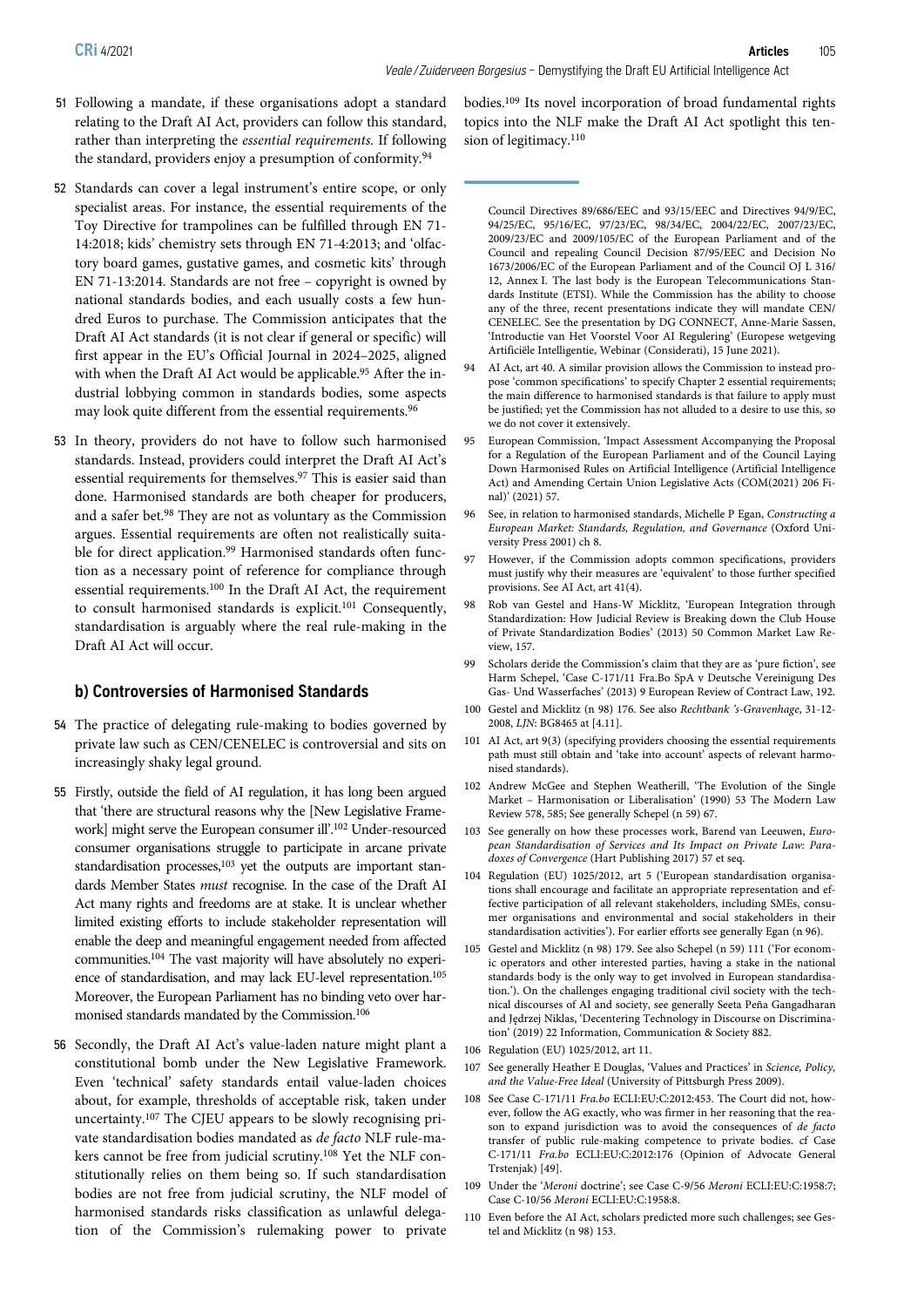57 In sum, the Commission's long practice of privately outsourcing complex negotiations has been controversial for years. The Draft AI Act may trigger more attention to this constitutional problem.111

# c) Self-Assessment and the (Limited) Role of Notified Bodies

- 58 For some products, NLF-regulated manufacturers can affix a CE certificate after 'conformity assessment based on internal control'. In the Draft AI Act this means that they self-assess that their quality management system, system-specific technical documentation, and post-market monitoring plan follow either the essential requirements or a relevant harmonised standard/ common specification.
- 59 However, under some conditions, NLF self-assessments require approval by an independent technical organisation of the provider's choosing known as a notified body. Notified bodies are typically private sector certification firms. They are accredited by Member States' notifying authorities.<sup>112</sup> Examples of notified bodies range from giants such as the German and Austrian TÜV groups, multinationals with thousands of employees who inspect and audit in a huge number of sectors, to more specialist bodies such as the Dutch Liftinstituut, which certifies elevators. In theory, notified bodies are transparently listed online and subject to organisational standards.113 In practice, little is known about their activities, particularly due to frequent outsourcing.114
- 60 Despite pages of the Draft AI Act establishing a regime for AI Act-specific notified bodies, there are almost no situations where their services are required. For most standalone highrisk systems (and eventually, all such systems), providers can mark the systems as in conformity using only self-assessment.
- 61 Only listed high-risk applications within the area of 'biometric identification and categorisation of natural persons' must use AI Act-specific notified bodies – (initially only remote identification systems). Once harmonised standards or common specifications covering those systems exist, only self-assessment is needed.115 As the Commission hopes harmonised standards will exist before the application of the Regulation,<sup>116</sup> AI Act-specific notified bodies may indeed never be required, even for biometric systems.
- 62 AI products or components that fall under other in-scope harmonisation instruments, such as medical devices, may also require notified bodies created under the respective regime. This applies only if the product usually requires a notified body for conformity, as not to create a loophole where AI-powered products could self-assess whereas other products could not.
- 63 Political science has shown how regulatory intermediaries such as notified bodies play important roles beyond assurance, for example in translating rules, providing know-how to targets of regulation, and providing feedback to regulators and standardsetters.117 The Draft AI Act obliges notified bodies to participate in co-ordination activities.118 However, as AI Act specific notified bodies may never exist, at least in relation to non-biometric applications, this obligation seems a little futile, and leaves big gaps in knowledge flows regarding how the Draft AI Act is functioning on-the-ground.
- 64 In sum, the Draft AI Act gives a large role to two private standardisation organisations. CEN and CENELEC can adopt stan-

dards relating to the Draft AI Act; standards that AI providers will follow in practice. Notified bodies checking a provider's self-assessment may play a small role, but there are few situations where they are required.

We will come back to the issue of enforcement and oversight of 65 conformity assessment in section IV.3. (para. 76 et seq.) below, as this cuts across all levels of risk. For now, we turn to the 'limited risk' group of Title IV.

# IV. Title IV: Specific Transparency Obligations

Title IV lays out three transparency obligations – two for AI users, 66 one for AI providers – that apply to all AI systems that meet their criteria.119 The Commission has no powers to alter Title IV.

# 1. 'Bot' Disclosure

Providers of AI systems intended to interact with natural per- 67 sons (hereafter 'bots' for short $120$ ) must design their systems such that individuals are informed they are interacting with a bot, unless it would be contextually obvious that individuals are interacting with a bot, or if the bot use is authorised by law to prevent criminal offences.121

Bot disclosure laws are not new, although none are quite like 68 this one. In 2018, California passed the Bolstering Online Transparency (BOT) Act. <sup>122</sup> The BOT Act targets individuals, making it unlawful for any person to use a bot<sup>123</sup> to interact online with a Californian intending to mislead them about its artificial identity to incentivise a purchase or influence an electoral vote without clear, conspicuous disclosure.

- 112 Jean-Pierre Galland, 'The Difficulties of Regulating Markets and Risks in Europe through Notified Bodies' (2013) 4 Eur J Risk Reg 365, 368–69.
- 113 Notified bodies are published in the Official Journal and on the EU's online NANDO (New Approach Notified and Designated Organisations) database. https://ec.europa.eu/growth/tools-databases/nando. They follow organisational standards including EN ISO/IEC 17000, and varying legal obligations.
- 114 Galland (n 112) 369.
- 115 AI Act, art 43(1).
- 116 European Commission, 'AI Act Impact Assessment' (n 95) 57.
- 117 Kenneth W Abbott and others, 'Theorizing Regulatory Intermediaries: The RIT Model' (2017) 670 The ANNALS of the American Academy of Political and Social Science 14; Kira JM Matus and Michael Veale, 'Certification Systems for Machine Learning: Lessons from Sustainability' [2021] Regulation & Governance. Note that such feedback can be useful but can also be geared towards increasing the profitability of notified bodies by reducing audit costs and rigour. See Jean-Pierre Galland, 'Big Third-Party Certifiers and the Construction of Transnational Regulation' (2017) 670 The ANNALS of the American Academy of Political and Social Science 263, 274.
- 118 AI Act, art 33(11).
- 119 AI Act, art 52.
- 120 While we use this as convenient shorthand, the term is fraught with definitional challenges; see generally Robert Gorwa and Douglas Guilbeault, 'Unpacking the Social Media Bot: A Typology to Guide Research and Policy' (2020) 12 Policy & Internet 225.
- 121 AI Act, art 52(1). Note that the criminal prevention exemption does not apply to systems that help reporting of crime.
- 122 California's Business & Professions Code §17940, et seq. It has been in force since July 2019. A proposed federal bill, the 'Bot Disclosure and Accountability Act', died in the 2019–21 Congress.
- 123 Defined as 'an automated online account where all or substantially all of the actions or posts of that account are not the result of a person'.

<sup>111</sup> Schepel (n 99) 192.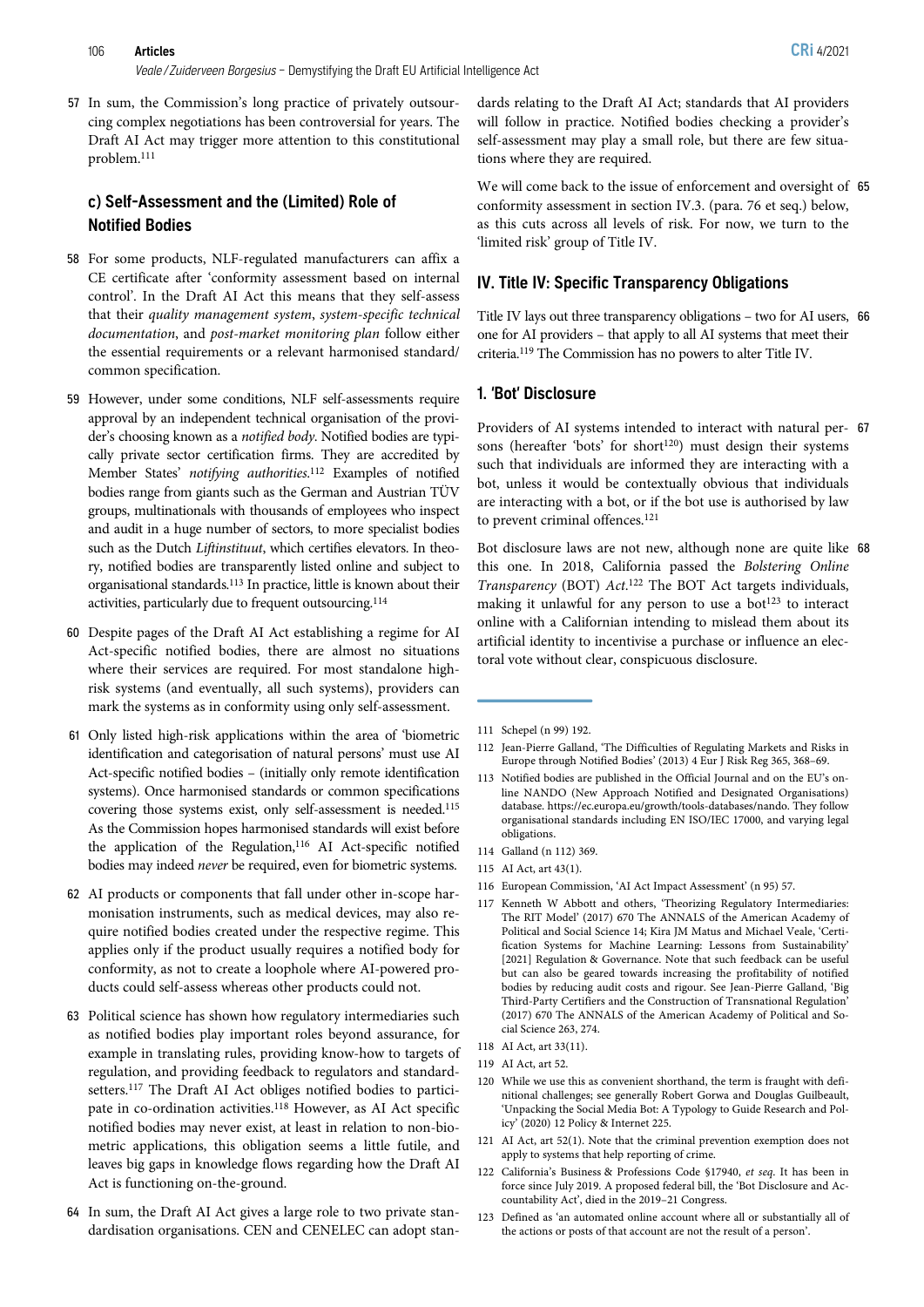- 69 The European Commission's voluntary Code of Practice on Disinformation commits signatory platforms to '[e]stablish clear marking systems and rules for bots and ensure their activities cannot be confused with human interactions'. <sup>124</sup> A strengthened version is expected in Autumn 2021, linking with the Draft AI Act to tackle broad 'inauthentic behaviour' <sup>125</sup> and potentially becoming a code of conduct under the proposed Digital Services Act.126
- 70 In the Draft AI Act, bot disclosure liability flows to providers, not users or platforms. This somewhat resolves the objections of scholars who criticise bot disclosure laws and proposals because practical enforcement may force exposure of the natural person behind allegedly automated content.127 Enforcement of the Draft AI Act does not require unmasking the users; i.e. the person or body using a bot. Instead, the Draft AI Act identifies technology providers through surveilling the market for products. Market surveillance authorities have powers to compel online intermediaries to help them, but only intermediaries facilitating the sale of infringing products – not clearly, for example, the platforms the putative 'bot' may be communicating through.128
- 71 However, the provider-user-speaker distinction can collapse in practice. Consider the use of an AI text-generation system such as GPT-3, a tool which extends prompts into elaborate, arbitrary length strings of text,<sup>129</sup> to generate 280 character strings for posting on Twitter. Who is the provider? GPT-3 is an API to a 'raw' model.130 To comply, should GPT-3 always return a string that ends in "#bot"? Such an interpretation would be far from technology neutral. Should some tendency to convincingly disclose itself as a bot be embedded, through training, in the 175bn parameter model itself? This seems technically daunting for a system that can just as easily produce fake legislation as a fake news article. The Draft AI Act assumes a chatbot vendor pieces together and resells a system, but APIs themselves are becoming user-friendly and intuitively configurable. To make sense, the Draft AI Act could drop its distinction between user and provider, and think in hybrids, in the style of 'prosumer law' long called for an information regulation.131

# 2. Emotion Recognition and Biometric Categorisation **Disclosure**

- 72 Users of an emotion recognition or a biometric categorisation system must inform exposed persons of the operation of the system, except in the case of biometric categorisation permitted by law to be used for crime prevention.<sup>132</sup>
- 73 It is unclear what this provision adds to data protection law. When emotional recognition or biometric categorisation systems process personal data, data protection law requires that users of such systems inform individuals of, inter alia, the existence of and purposes of such processing.133 It is therefore hard to work out what the Commission intended in this provision. Perhaps the Commission intended to mandate clear signage, given users' lack of interest in privacy policies? If so, the Draft AI Act's provision appears ineffective. It is not more strongly worded than the provisions of the GDPR, and the European Data Protection Board already state that users of camera systems must state the purposes on a sign.134
- 74 Perhaps this provision is for where emotional recognition or biometric classification systems do not process personal data? Some developers claim this, such as the Fraunhofer Institute's

Anonymous Video Analytics for Retail and Digital Signage (AVARD) system, which relies on an unpublished assertion to that effect from the Bavarian DPA for the Private Sector.135 This interpretation brings many problems.136 Other DPAs, national case law based on the GDPR and scholars claim that personal data is processed in these situations.<sup>137</sup> This reasoning would see the Commission implicitly legitimising a contentious and restrictive reading of the GDPR.

Either way, arguing the main issue with emotional or biometric 75 categorisation is a lack of transparency risks legitimising a practice with little-to-no scientific basis and potentially unjust societal consequences. A recent literature review concluded that, '[i]t is not possible to confidently infer happiness from a smile, anger from a scowl, or sadness from a frown, as much of current technology tries to do when applying what are mistakenly believed to be the scientific facts'. <sup>138</sup> Those claiming to detect emotion use oversimplified, questionable taxonomies; incorrectly assume universality across cultures and contexts; and

- 124 European Commission, 'Tackling Online Disinformation: A European Approach (COM/2018/236 Final)' (26 April 2018) para 3.1.1; European Commission, 'Code of Practice on Disinformation' (26 September 2018) para 5 https://ec.europa.eu/digital-single-market/en/news/code-practicedisinformation.
- 125 European Commission, 'Guidance on Strengthening the Code of Practice on Disinformation (COM(2021) 262 Final)' (26 May 2021) 12.
- 126 European Commission, 'Proposal for a Regulation of the European Parliament and of the Council on a Single Market For Digital Services (Digital Services Act) and Amending Directive 2000/31/EC (COM(2020) 825 Final)' (15 December 2020), recital 69.
- 127 Madeline Lamo and Ryan Calo, 'Regulating Bot Speech' (2019) 66 UCLA L Rev 988.
- 128 Regulation (EU) 2019/1020 of the European Parliament and of the Council of 20 June 2019 on market surveillance and compliance of products and amending Directive 2004/42/EC and Regulations (EC) No 765/2008 and (EU) No 305/2011, OJ L 169/1 ('Market Surveillance Regulation'), art 7(2).
- 129 Tom B Brown and others, 'Language Models Are Few-Shot Learners' [2020] arXiv:200514165 [cs].
- 130 See generally on AI-as-as-Service, Cobbe and Singh (n 32).
- 131 See generally Ian Brown and Christopher T Marsden, Regulating Code: Good Governance and Better Regulation in the Information Age (MIT Press 2013).
- 132 AI Act, art 52(b).
- 133 GDPR, art 13. Under the GDPR, the obligations are imposed on 'data controllers'.
- 134 European Data Protection Board (n 50) para 116.
- 135 See Michael Veale, 'Governing Machine Learning that Matters' (PhD, University College London 2019) 217. The report from the Bavarian DPA is on file with the lead author (LDA-1085.4-1368/17-I, dated 8 June 2017). Additional potential examples are given in Damian Clifford, 'The Legal Limits to the Monetisation of Online Emotions' (PhD, KU Leuven 2019) paras 309, 311.
- 136 Damian George and Kento Reutimann, 'GDPR Bypass by Design? Transient Processing of Data under the GDPR' (2019) 9 International Data Privacy Law 14; Clifford (n 135) paras 309–311.
- 137 R (on the application of Edward Bridges) v The Chief Constable of South Wales Police and Secretary of State for the Home Department [2019] EWHC 2341 (Admin) [59]; Information Commissioner's Office, 'Information Commission's Opinion: The Use of Live Facial Recognition Technology in Public Places' (18 June 2021) 27 https://ico.org.uk/media/for-or ganisations/documents/2619985/ico-opinion-the-use-of-lfr-in-public-pla ces-20210618.pdf; Peter Alexander Earls Davis, 'Facial Detection and Smart Billboards: Analysing the "Identified" Criterion of Personal Data in the GDPR' (2020) 6 Eur Data Prot L Rev 365.
- 138 Lisa Feldman Barrett and others, 'Emotional Expressions Reconsidered: Challenges to Inferring Emotion From Human Facial Movements' (2019) 20 Psychological Science in the Public Interest 1, 46.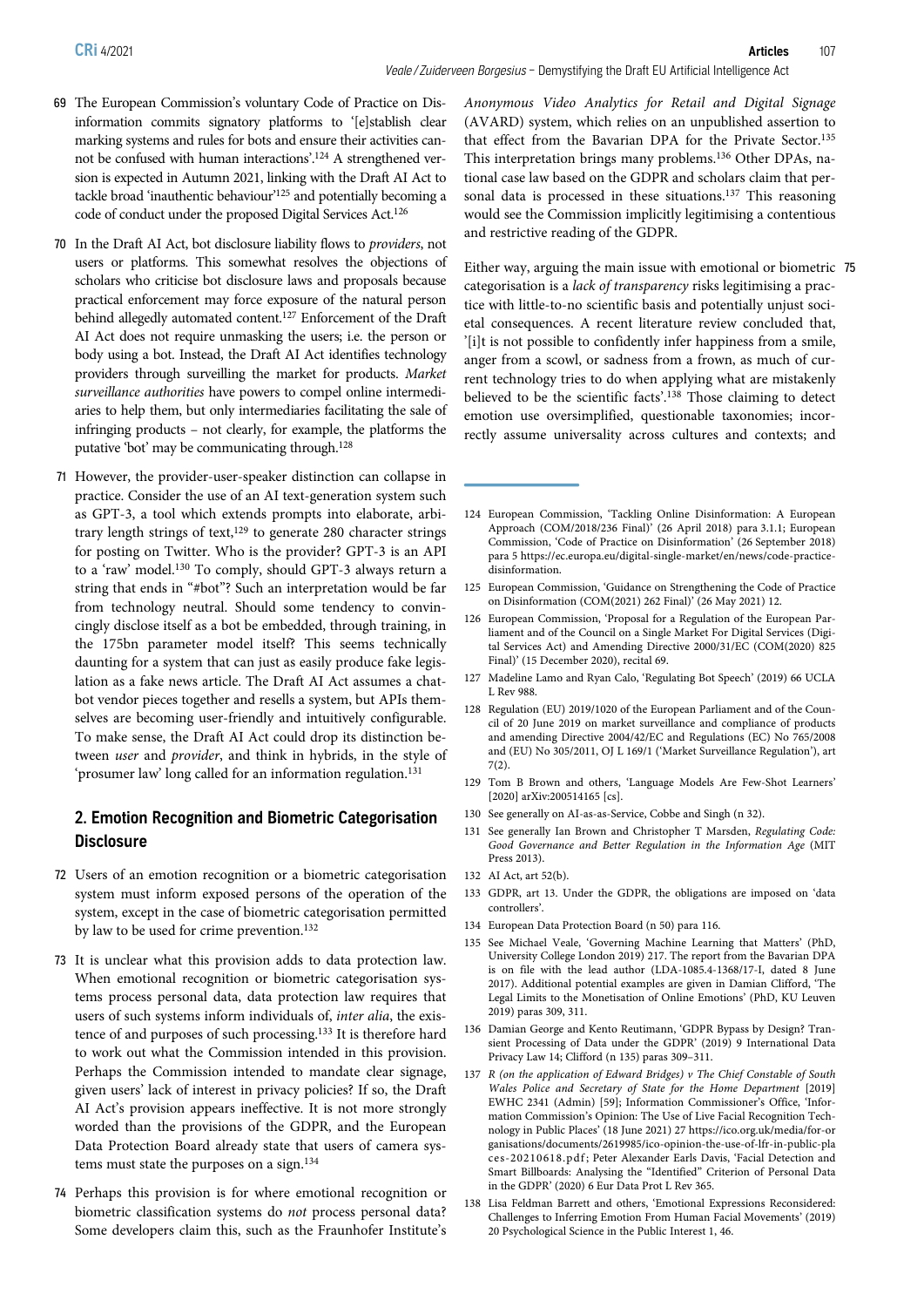#### 108 Articles CRi 4/2021

risk '[taking] us back to the phrenological past' of analysing character traits from facial structures.139 The Draft AI Act's provisions on emotion recognition and biometric categorisa-

#### 3. Synthetic Content ('Deep Fake') Disclosure

tion seem insufficient to mitigate the risks.

- 76 Users of AI systems that generate or manipulate image, audio or video content that appreciably resembles 'existing persons, objects, places or other entities or events' and would falsely appear to a person to be authentic are required to disclose the artificial nature of the resulting content. Exemptions exist for legally authorised crime prevention–related purposes, or necessity to exercise freedom of expression or freedom of the arts and sciences.140 The narrow definition of 'user' also exempts 'personal non-professional' activities.141
- 77 The mischief this provision tackles is difficult to identify. Convincing likenesses of existing persons may harm important facets of the self,<sup>142</sup> and already trigger some personality protection.<sup>143</sup> Disclosure may only partially assist the subject; the remedy seems to focus instead on protecting the risk of misled audiences. Furthermore, non-human 'entities' do not need persona protection. In most cases, EU law already bans misleading commercial practices likely to be covered by the Act's scope of fake 'persons, objects, places, or other entities or events'.<sup>144</sup> If restrictions against professional deep fakes are required, it may be better to focus enforcement with consumer protection authorities instead of the product safety regulators the Draft AI Act centres upon now.
- 78 The residual mischief may instead relate to situations where misplaced beliefs of authenticity present danger. For example, AI systems that increase the resolution of images, or generate 3D models from 2D images infer the remainder. People could mistakenly regard such outputs as reliable measurement rather than inference, and such mistakes could cause harm.145 Yet the Draft AI Act's disclosure obligation falls on the user, not the provider. If users are not aware of synthetic aspects or authenticity-related software limitations, how can they protect the safety of individuals affected by their actions? Where professional users intentionally seek to deceive others using software – perhaps producing fake evidence to dispute parking tickets – why not tackle this using conventional laws of fraud?
- 79 Perhaps this provision seeks to secure some right to reality grounded in fundamental rights? This seems reasonable in relation to 'fake news' of salient events, people, places or objects. However, the provision's scope seems too broad. If this provision is attempting to contribute to the regulation of disinformation in media law, it ignores the specificities of each medium. Scholars have noted that legislators do this at their peril.146 Examples help to highlight the tensions. The provision may also apply to a business using an AI stock image generator to create a bland, original scene of a board room or customer interaction for marketing purposes.147 Stock photos are rarely of the real businesses in any case, and a generator may end up cheaper, easier and more tailored. Is it reasonable to require disclosure for such synthetic scenes?
- 80 Finally, as an obligation on users, this provision raises the practical enforcement questions comparable to questions regarding bot disclosure laws. How does an enforcement body investigate putatively undisclosed deep fakes? As discussed in section III.4.

c) (para. 58 et seq.) above, it is unclear whether market surveillance authorities have powers to unmask and investigate professional users of platforms who are communicating using an AI system rather than selling one. Moreover, such authorities are unlikely to have the forensics expertise needed for investigating such communications. In sum, the 'deep fake' provision of the Draft AI Act raises many questions.

#### V. Harmonisation and Pre-Emption

The Draft AI Act aims to 'prevent unilateral Member States ac- 81 tions that risk to fragment [sic] the market and to impose even higher regulatory burdens on operators developing or using AI systems'. <sup>148</sup> Where the Draft AI Act's provisions entail this 'maximum harmonisation', Member States' abilities to act in that area are disabled. Member States must disapply conflicting national rules and accept compliant products on their markets.149 If a provision is found to not maximally harmonise an area, or only harmonises certain areas, Member States retain competence to adopt more stringent standards. The pre-emptive effect of the Draft AI Act could have far-reaching consequences.

Characterising the extent of maximum harmonisation requires 82 identifying the material scope of the instrument (the 'occupied field') and determining the nature of residual Member State

- 142 Jacquelyn Burkell and Chandell Gosse, 'Nothing New Here: Emphasizing the Social and Cultural Context of Deepfakes' (2019) 24 First Monday.
- 143 Emma Perot and Frederick Mostert, 'Fake It till You Make It: An Examination of the US and English Approaches to Persona Protection as Applied to Deepfakes on Social Media' (2020) 15 Journal of Intellectual Property Law & Practice 32.
- 144 Unfair Commercial Practices Directive, art 6.
- 145 See e.g. Konstantinos Rematas and others, 'ShaRF: Shape-Conditioned Radiance Fields from a Single View' in (PMLR 139 2021) Proceedings of the 38th International Conference on Machine Learning; Wenming Yang and others, 'Deep Learning for Single Image Super-Resolution: A Brief Review' (2019) 21 IEEE Transactions on Multimedia 3106.
- 146 Daithí Mac Síthigh, Medium Law (Routledge 2018); see also, specifically regarding disinformation, Chris Marsden and others, 'Platform Values and Democratic Elections: How Can the Law Regulate Digital Disinformation?' (2020) 36 Computer Law & Security Review 105373.
- 147 See, as a rudimentary proof-of-concept, Jaemin Cho and others, 'X-LXMERT: Paint, Caption and Answer Questions with Multi-Modal Transformers' [2020] arXiv:200911278 [cs].
- 148 European Commission, 'AI Act Impact Assessment' (n 95) 54.
- 149 The EU's legislative basis of approximation of laws to improve the internal market (TFEU, art 114), on which the AI Act is based, is a 'shared competence'. Member States are in effect only permitted to legislate in this area to the extent that the Union has not.

<sup>139</sup> Kate Crawford, Atlas of AI (Yale 2021) 177–78; Luke Stark and Jesse Hoey, 'The Ethics of Emotion in Artificial Intelligence Systems' in (ACM 2021) Proceedings of the 2021 ACM Conference on Fairness, Accountability, and Transparency.

<sup>140</sup> The latter is subject to 'appropriate safeguards for the rights and freedoms of third parties'; it is not further specified what these are or who applies them.

<sup>141</sup> AI Act, art 3(4). Navigating this distinction is challenging online with the rise of personal brands and influencer marketing, many of those involved already using AI 'filters' on e.g. Snapchat or TikTok. See generally Catalina Goanta and Sofia Ranchordás, 'The Regulation of Social Media Influencers: An Introduction' in Catalina Goanta and Sofia Ranchordás (eds), The Regulation of Social Media Influencers (Edward Elgar Publishing 2020).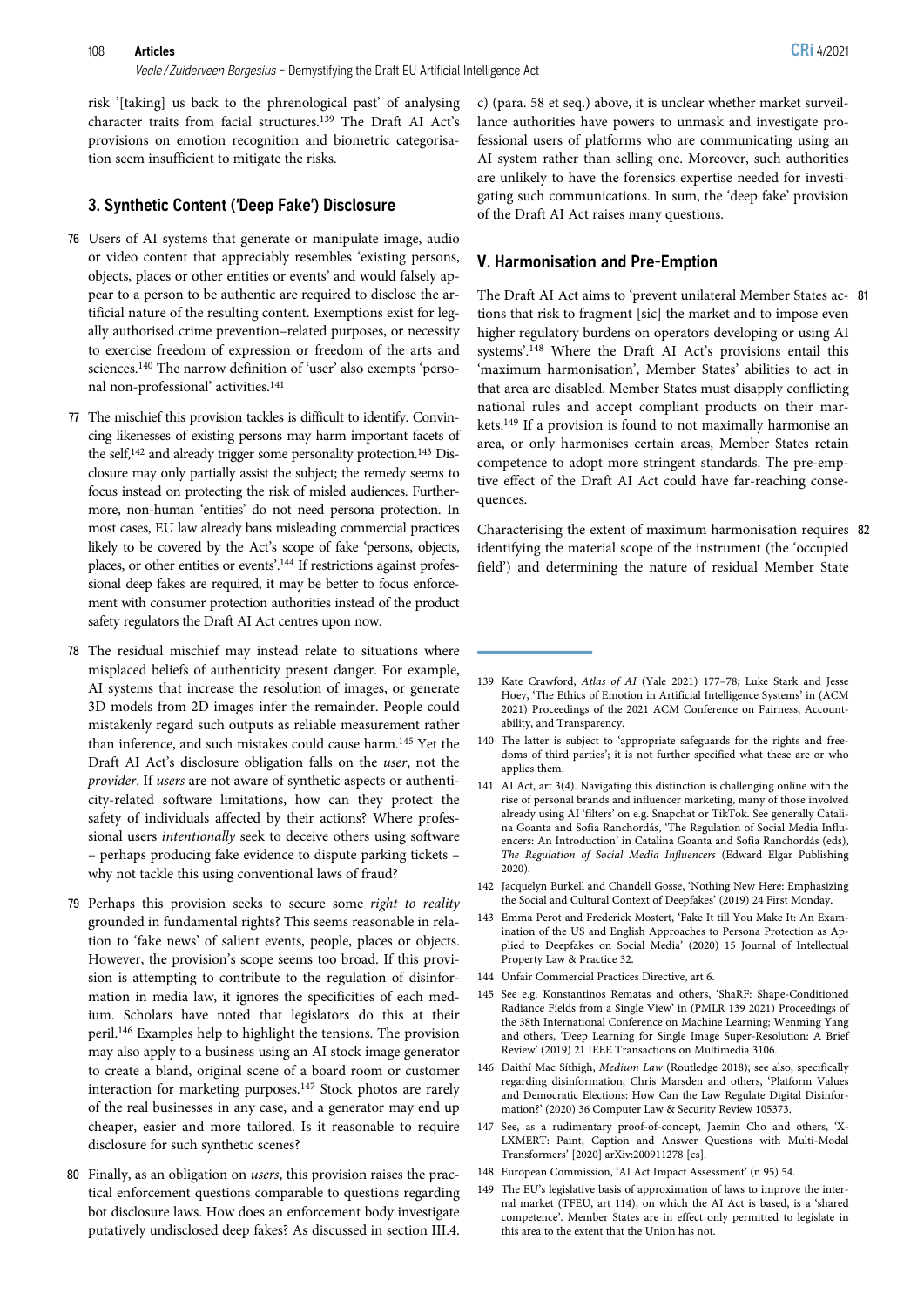competence within it.150 The Draft AI Act lays out 'harmonised rules for the placing on the market, the putting into service and the use of [AI systems] in the Union'. <sup>151</sup> The occupied field is thus not Title III 'high risk' systems, but all AI systems. The Draft AI Act defines AI systems by intersecting a functional definition of systems that 'for a given set of human-defined objectives, generate outputs such as content, predictions, recommendations, or decisions influencing the environments they interact with', <sup>152</sup> with a descriptive definition based on a wide list of technologies listed in Annex I including 'logic' and 'statistical' approaches. The broad scope might not encompass all software, but captures some features of most. All the Draft AI Act's obligations on providers or users relate to significantly narrower subsets of this definition. However, the 'occupied field' with which to examine the pre-emptive effect relates to the broadest definition.

- 83 The Draft AI Act therefore has an unusual misalignment between the target of its substantive obligations (primarily highrisk systems) and its material scope (all AI systems). Normally, NLF instruments do not adjust requirements (and certainly not regimes) to products of differing risk level, but instead adjust how onerous the conformity assessment 'modules' are (e.g. notified bodies versus internal control).153 NLF instruments do not typically harmonise areas in which they impose no requirements.154 The Draft AI Act, however, seeks to both create harmonised standards, and preclude a broad array of software from further restrictions without imposing any of its own.
- 84 The way in which the Draft AI Act may restrict further rules on marketing and on use differ, and so we look at them in turn.

#### 1. Marketing

85 Put simply, marketing of all AI systems, not just high-risk systems, is fully harmonised by the Draft AI Act.155 If Member States wish to introduce further restrictions on the placing of any AI system on the market, such as to limit carbon footprint or support accessibility,156 they must rely on limited exceptions in Article 114 TFEU, subject to approval by the Commission.<sup>157</sup>

### 2. Use

86 The extent of the AI Act's pre-emption of national rules on use of AI systems is unclear. NLF instruments before the Draft AI Act have never placed obligations on users after installation or first use, so few clear analogies exist.158

#### a) Material Scope

87 As a starting point, the material scope of the Draft AI Act is not only certain aspects of use, but concerns 'harmonised rules for [...] the use of artificial intelligence systems', <sup>159</sup> and aims to '[prevent] Member States from imposing restrictions on the [...] use of AI systems, unless explicitly authorised by this Regulation.' <sup>160</sup> This appears to rule out the possibility that the Draft AI Act is a general 'minimum harmonisation' instrument, setting a horizontal regulatory floor. Such general 'minimum harmonisation' instruments are in any case not permitted by the CJEU under TFEU Article 114.161

As an alternate possibility, the Draft AI Act is a partial harmo- 88 nisation instrument, and only transparency rules are harmonised, leaving Member States free to legislate on other issues. The Draft AI Act's scope additionally states it lays down 'harmonised transparency rules for AI systems'. Those rules are listed in Title IV (discussed in section IV. (para. 86 et seq.) above) and concern both use and provision.<sup>162</sup>

# b) The CJEU Approach

In the Phillip Morris case, the CJEU took an escape route along 89 those lines. Tobacco firms tried to characterise a Directive as an illegal minimum harmonisation instrument, to limit Member State's residual authority to introduce restrictions such as plain packaging requirements. The Court foiled tobacco firms' attempts by instead interpreting the Directive as only harmonising some areas. However, the Court relied on the Directive's explicit statement in its material scope that it only harmonised 'certain' aspects of packaging and labelling.163 Moreover, the

- 152 AI Act, art 3(1).
- 153 Decision 768/2008/EC, Annex II.
- 154 The remaining areas are left to TFEU 34 and 36 to govern what remaining restrictions are permitted.
- 155 With the exception of AI systems developed or used exclusively for military purposes, and, to the criticism of the EDPS and EDPB, to international law enforcement co-operation, which they see as a loophole. See European Data Protection Board and European Data Protection Supervisor (n 47) para 14.
- 156 See generally Roel Dobbe and Meredith Whittaker, 'AI and Climate Change: How They're Connected, and What We Can Do about It' (AI Now Institute, 17 October 2019) https://medium.com/@AINowInstitute/a i-and-climate-change-how-theyre-connected-and-what-we-can-do-about -it-6aa8d0f5b32c accessed 2 July 2021.
- 157 For example, Member States may still be able to, with the permission of the Commission, introduce a measure relating to 'protection of the environment or the working environment on grounds of a problem specific to that Member State' on the basis of scientific evidence, or 'public health' despite maximum harmonisation, see TFEU, arts 114(5), 114(8).
- 158 The Commission notes that '[t]he end-user is not one of the economic operators who bear responsibilities under Union harmonisation legislation' in relation to 'any operation or transaction', although this might 'fall under another regulatory regime, in particular at national level.' See Commission Notice of the 27th July 2016 on the 'Blue Guide' on the implementation of EU products rules 2016, OJ C272/1 15. The closest NLF instruments get to placing obligations on users is if incorporating assessment of installation or assembly (e.g. a lift) or distribution (e.g. a measuring instrument) is key to assessing a product, for example a lift or delicate measuring instrument – called 'putting into service'. See Blue Guide, 22.
- 159 AI Act, art 1(a).
- 160 AI Act, recital 1.
- 161 See Case C‑547/14 Philip Morris ECLI:EU:C:2016:325 [70]–[72] (the Court noting that if it accepted that if a Directive based on TFEU 114 allowed Member States to further legislate in a field which the Directive had harmonised, it would have been adopted illegally on that basis). Note however that Weatherill characterises the jurisprudence on minimum harmonisation, particularly regarding other Treaty bases, as 'a mess' and indicates that there is a 'sense that the Court is not fully aware of what it is doing'. See Weatherill (n 150).
- 162 AI Act, art 1(c).
- 163 Directive 2014/40/EU of the European Parliament and of the Council of 3 April 2014 on the approximation of the laws, regulations and administrative provisions of the Member States concerning the manufacture, presentation and sale of tobacco and related products and repealing Directive 2001/37/EC, OJ L 127/1 ('Tobacco Products Directive'), art 1(b)

<sup>150</sup> Stephen Weatherill, 'The Fundamental Question of Minimum or Maximum Harmonisation' in Sacha Garben and Inge Govaere (eds), The Internal Market 2.0 (Hart Publishing 2020).

<sup>151</sup> AI Act, art 1(1).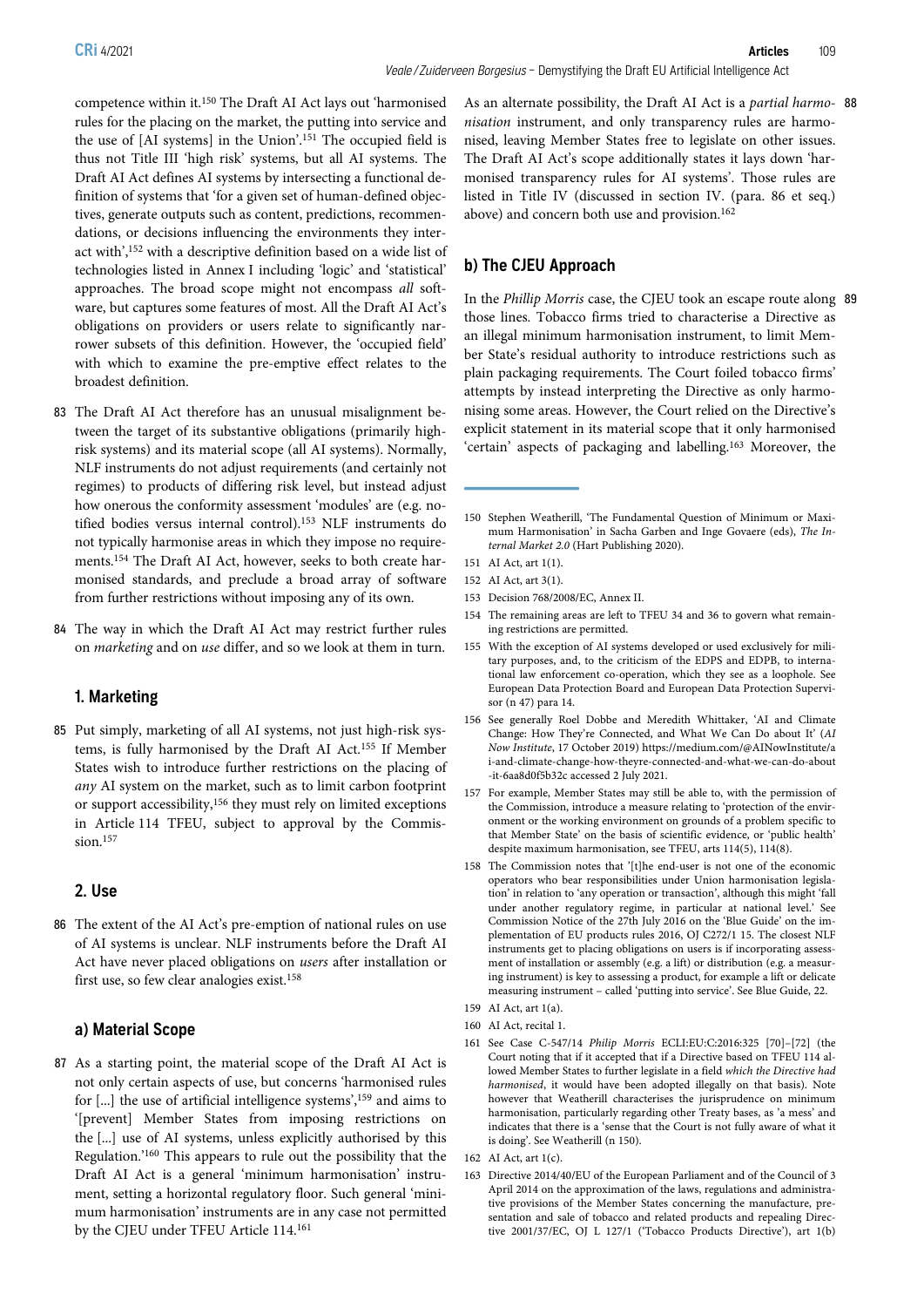Directive regularly referenced to 'aspects not regulated', and included an explicit clause allowing Member States to go further in some areas.164

90 The Draft AI Act lacks all the tools the CJEU relied on to escape total maximum harmonisation. The Act does note that obligations on users of high-risk systems are 'without prejudice to other user obligations under Union or national law'. <sup>165</sup> But no similar provision exists applying to the Draft AI Act's entire scope, which itself is broad. There is therefore legal uncertainty whether existing national algorithmic transparency requirements applying beyond 'high-risk' systems, such as public sector provisions in France, may have to be disapplied.166

#### c) Fragmentation and the Cliff-Edge of Uncertainty

- 91 Even if a partial, rather than maximum, harmonisation instrument, EU primary law creates opportunities for companies to challenge use restrictions in national law.167 This is no novelty of the Draft AI Act, and a risk in any non- or partially harmonised area.168 The Draft AI Act is primarily based on EU free movement competences rather than on fundamental rights. The CJEU finds that use limitations by Member States can constitute a measure equivalent to a quantitative restriction on trade if they directly and substantially impede access to the market.169 Such measures can be justified on the basis of objective justifications or public interest requirements.170 However, while many justifications are possible, the Court increasingly requires Member States to justify them in terms of proportionality, fundamental rights and legal certainty.171 Indeed, in areas where the Draft AI Act is directly relevant, such as AI systems used by employers to manage employees, the CJEU has used freedom of movement law (in what both labour and internal market scholars characterise as troubling misapplications172) to strike down collective bargaining efforts, such as in the controversial cases of Viking and Laval. 173
- 92 Some readers may feel the EU should act to prevent fragmented rules disrupting trade of AI systems. This seems defensible for a category of 'high risk' systems for which requirements may be complex. However, the consequence of the Draft AI Act may be to create a stark, arbitrary divide between high-risk systems, which are regulated, and non-high-risk systems, which Member States are effectively forbidden from regulating (or become at-risk of constant challenge). As the Draft AI Act does little to reduce fundamental rights risks of the many systems not covered by Annex III, this 'cliff edge' from some rules to practically none seems difficult to justify.

#### VI. Post-Marketing Controls and Enforcement

- 93 In the last two decades, New Legislative Framework regimes have evolved to include post-marketing controls inspired by pharmacovigilance.174 The Draft AI Act has several components of such regimes.
- 94 The Draft AI Act gives an important role to market surveillance authorities (MSAs). MSAs are public bodies with wide ranging powers to obtain information, apply administrative penalties, withdraw products and oblige intermediaries, including information society services (e.g. online API providers or AI-as-a-Service marketplaces), to cease offering products, or co-operate with MSAs to mitigate their risks.175

MSAs are typically government departments or regulatory 95 agencies.176 The Commission does not foresee the 'automatic' creation of any bespoke national authorities,<sup>177</sup> and Member States retain discretion on which authorities will be competent for the new 'standalone' high risk systems in the Draft AI Act. AI systems in scope because they are or are parts of products regulated by harmonised legislation in Annex II are regulated by the MSA for those instruments.<sup>178</sup> In relation to law enforcement users and Union bodies, data protection authorities will gain MSA roles.

Penalties are the maximum of 6 % of global turnover or 30m 96 EUR (whichever is higher) for breaches of the Title II prohibitions or Title III data quality requirements; for other rules, the maxima are lower.179 If the infringer is a public body however, penalties are chosen by Member States.180

('The objective [..] is to approximate the laws [..] concerning certain aspects of the labelling and packaging of tobacco products [..]').

164 Philip Morris (n 161) [74]–[84]. Tobacco Products Directive, arts 1(b), 24  $(b-c)$ .

- 166 Loi n° 2016-1321 du 7 octobre 2016 pour une République numérique; décret n° 2017-330 du 14 mars 2017 relatif aux droits des personnes faisant l'objet de décisions individuelles prises sur le fondement d'un traitement algorithmique, art 1. See further Lilian Edwards and Michael Veale, 'Enslaving the Algorithm: From a "Right to an Explanation" to a "Right to Better Decisions"?' (2018) 16 IEEE Security & Privacy 46, 48.
- 167 cf Case C-148/78 Criminal proceedings against Tullio Ratti ECLI:EU:C: 1979:110.
- 168 Case C-573/12 Ålands Vindkraft ECLI:EU:C:2014:2037 [57].
- 169 The logic is that such restrictions 'have a considerable influence on the behaviour of consumers' and leave them with 'limited interest in buying that product'. See e.g. Case C-110/05 Commission v Italy ('Italian Trailers') ECLI:EU:C:2009:66 [56]–[57]; Case C-142/05 Åklagaren v Percy Mickelsson and Joakim Roos ECLI:EU:C:2009:336 [26]–[27]. Rules may fall into scope based on their potential, rather than documented reality, to impede trade. See Case C-184/96 Commission v France ('Foie Gras') ECLI:EU:C:1998:495 [17].
- 170 Case C-120/78 Rewe-Zentral AG v Bundesmonopolverwaltung für Branntwein ('Cassis de Dijon') ECLI:EU:C:1979:42.
- 171 Catherine Barnard and Okeoghene Odudu (eds), 'Derogations, Justifications and the Four Freedoms: Is State Interest Really Protected?' in The Outer Limits of European Union Law (Hart Publishing 2009) 295.
- 172 See generally Stephen Weatherill, 'Viking and Laval : The EU Internal Market Perspective' in Mark Freedland and Jeremias Adams-Prassl (eds), Viking, Laval and Beyond (Hart Publishing 2014) alongside the other chapters in that volume.
- 173 Case C-438/05 Viking ECLI:EU:C:2007:772; Case C-341/05 Laval ECLI: EU:C:2007:809.
- 174 'Pharmacovigilance is the science and activities relating to the detection, assessment, understanding and prevention of adverse effects or any other medicine-related problem'. See European Medicines Agency, 'Pharmacovigilance' (2015) https://www.ema.europa.eu/documents/leaflet/pharm acovigilance\_en.pdf accessed 5 July 2021. On the impact on NLF regimes, see Christopher Hodges, 'The Role of Authorities in Post-Marketing Safety' in European Regulation of Consumer Product Safety (Oxford University Press 2005); Christopher Hodges, Law and Corporate Behaviour: Integrating Theories of Regulation, Enforcement, Compliance and Ethics (Hart Publishing 2015) 552.
- 175 Market Surveillance Regulation, arts 14. 7(2).
- 176 For more details, see the regularly updated resources on European Commission, 'The Implementation of Market Surveillance in Europe' (European Commission, DG GROW, no date) https://ec.europa.eu/growth/singl e-market/goods/building-blocks/market-surveillance/organisation\_en accessed 1 July 2021.

178 AI Act, art 63.

180 AI Act, art 71(7).

<sup>165</sup> AI Act, art 29(2).

<sup>177</sup> AI Act, p. 14.

<sup>179</sup> AI Act, art 71.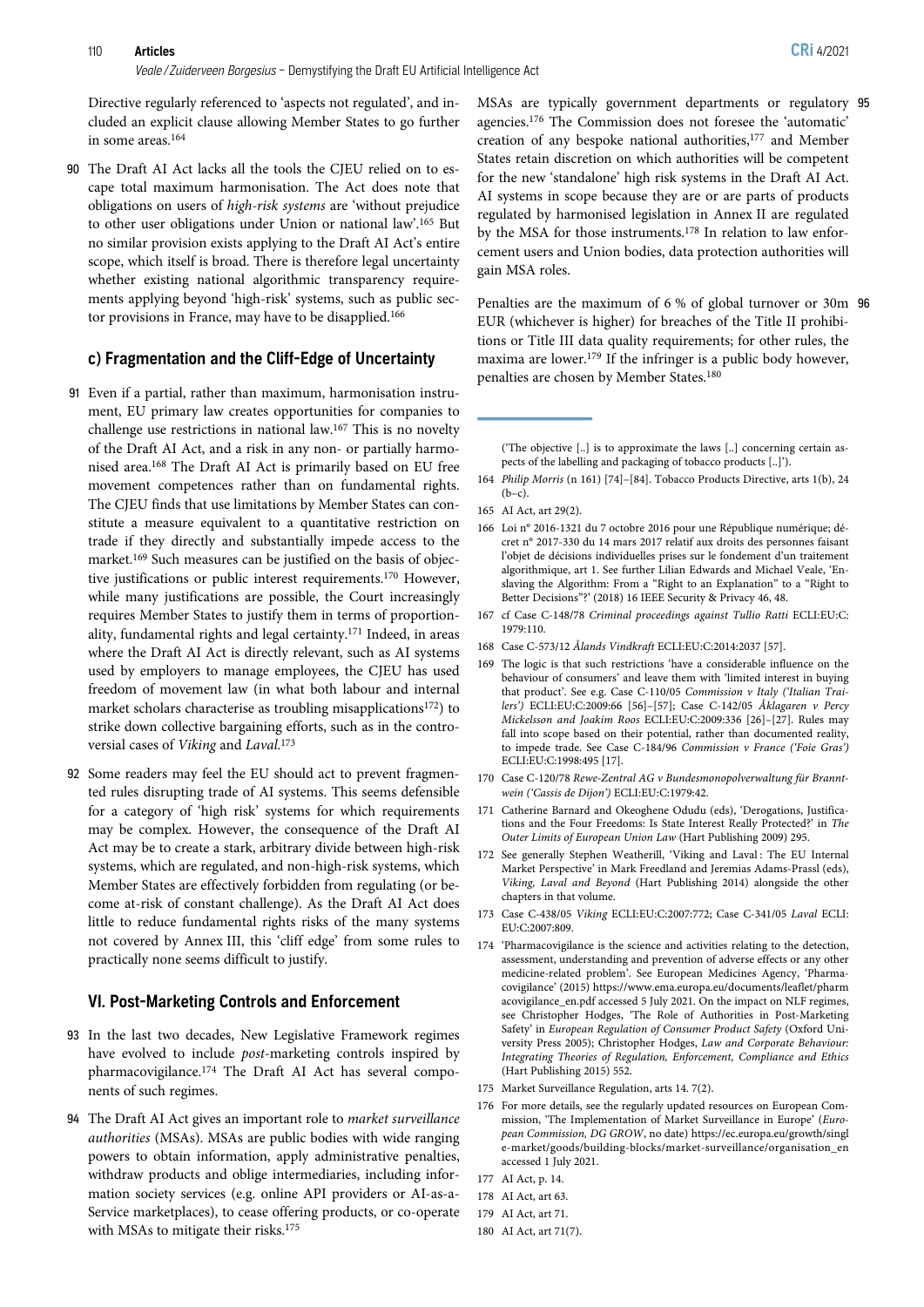97 MSAs' main information source is through a chain of notification obligations. Users of AI systems must monitor it and inform providers of new risks or malfunctions.181 Providers must tell the MSA if their post-marketing monitoring reveals risks or non-compliance.182

# a) Nor Rights for AI-System-Subjects

- 98 However, individuals affected by AI systems have no right to complain to an MSA in the same way that, for example, they have a right to lodge a complaint to and seek a judicial remedy against a supervisory authority under data protection law.183 The Draft AI Act creates no legal right to sue a provider or user for failures under the Draft AI Act, although routes may exist for litigants to argue that standards, such as those used in the Draft AI Act, should be considered in national tort cases.<sup>184</sup> The absence of affected individuals and communities in the Draft AI Act is already criticised by the European Data Protection Board and the European Data Protection Supervisor.185 Collectives such as consumer groups also lack any rights, such as representative complaints possible under the GDPR.186 In general guidance on MSAs, the European Commission states that Member States '[must] ensure that consumers and other interested parties are given an opportunity to submit complaints [and have them] followed up appropriately'. <sup>187</sup> However, EU law merely requires MSAs to handle complaints competently and to consider complaints like any other information source.188
- 99 Outside the field of NLF rules, complaint mechanisms have been pivotal in developing Union case-law where regulators are reticent to challenge the practices of powerful technology firms.189 As only those with obligations under the Draft AI Act can challenge regulators' decisions, rather than those whose fundamental rights deployed AI systems affect, the Draft AI Act lacks a bottom-up force to hold regulators to account for weak enforcement. Data protection law where affected groups can raise complaints is already characterised by inaction and paralysis. Enforcement of the Draft AI Act therefore seems likely to play out in an even more lacklustre way than it has with the GDPR to date.190
- 100 Some (non-NLF) EU product regulation contains complaint handling obligations that the Draft AI Act could learn from. For instance, the EU Timber Regulation ensures that the monitoring authority must accept 'substantiated concerns' from civil society and other groups, and should 'endeavour' to carry out checks on operators when in possession of these.191

#### b) Incoherence of the Enforcement System

101 To make this worse, the Draft AI Act's enforcement system is set up as NLF enforcement, even though only Title III is an NLF-style regime. The Act's Title II prohibitions and Title IV transparency requirements regulate users, who are brought into scope of MSA powers through a bold interpretative expansion of the MSA Regulation to simply add 'user' to 'economic operator'. <sup>192</sup> Such expansion underestimates how different regulating users will be from normal NLF oversight.

Under the Draft AI Act, MSAs are expected, among other obli- 102 gations, to look for synthetic content on social networks, assess manipulative digital practices of any professional user, and scrutinise the functioning of the digital welfare state. This is far from product regulation. MSAs are not guaranteed to be independent of the Government, as a data protection supervisory authority must be.193 Apart from that, the European Commission estimates the entire enforcement of the Draft AI Act will only take between 1 and 25 extra full-time staff at Member State level.<sup>194</sup> These authors think this is dangerously optimistic.

#### 2. Database of Standalone High-Risk AI Systems

The Draft AI Act proposes a new, central database, managed 103 by the Commission, for the registration of 'standalone' highrisk AI systems. This approach appears to be modelled after the database and device registration requirements in the new Medical Devices Regulations.195

The database required by the Draft AI Act makes sense to help 104 MSAs, who otherwise might find locating illicit AI systems difficult. The Commission further proposes to make this database

- 183 GDPR, 679, arts 77-78; Law Enforcement Directive, arts 52–53.
- 184 van Leeuwen (n 103) 20–21.
- 185 European Data Protection Board and European Data Protection Supervisor (n 47) para 18 (noting 'the absence of any reference in the text to the individual affected by the AI system appears as a blind spot in the Proposal' and the absence of any 'rights and remedies').
- 186 GDPR, art 80.
- 187 Blue Guide, 104.
- 188 Market Surveillance Regulation, arts 11(3)(e), 11(7)(a) (stating MSAs have only loose obligations to establish 'procedures for following up on complaints or reports on issues relating to risks or non-compliance' and to take into account complaints when taking a 'risk-based approach' to decide which checks to undertake).
- 189 See e.g. Case C-362/14 Maximillian Schrems v Data Protection Commissioner ECLI:EU:C:2015:650.
- 190 See European Parliament resolution of 25 March 2021 on the Commission evaluation report on the implementation of the General Data Protection Regulation two years after its application (2020/2717(RSP)) para 17 (on regulatory paralysis in data protection enforcement).
- 191 Regulation (EU) No 995/2010 of the European Parliament and of the Council of 20 October 2010 laying down the obligations of operators who place timber and timber products on the market OJ L 295/23, recital 22.
- 192 AI Act, art 63(1)(a).
- 193 Charter of Fundamental Rights of the European Union, art 8(3).
- 194 European Commission, 'AI Act Impact Assessment' (n 95), Annex 3, 25. Note, the larger data protection authorities have hundreds of staff. European Data Protection Board, 'First Overview on the Implementation of the GDPR and the Roles and Means of the National Supervisory Authorities' (Report presented to the European Parliament's Civil Liberties, Justice and Home Affairs Committee (LIBE), 26 February 2019).
- 195 Regulation (EU) 2017/745 of the European Parliament and of the Council of 5 April 2017 on medical devices, amending Directive 2001/83/EC, Regulation (EC) No 178/2002 and Regulation (EC) No 1223/2009 and repealing Council Directives 90/385/EEC and 93/42/EEC OJ L 117/1 (Medical Devices Regulation), arts 28–29; Regulation (EU) 2017/746 of the European Parliament and of the Council of 5 April 2017 on in vitro diagnostic medical devices and repealing Directive 98/79/EC and Commission Decision 2010/227/EU OJ L 117/176, arts 25–26. This database is called EU-DAMED, and designed inter alia to track Unique Device Identifiers (UDIs) and bring the EU in line with the US FDA, following requirements in the Food and Drug Administration Amendment Act of 2007. Early data protection laws also had some notification requirements.

<sup>181</sup> AI Act, art 29(4).

<sup>182</sup> AI Act, arts 61(1), 62(1).